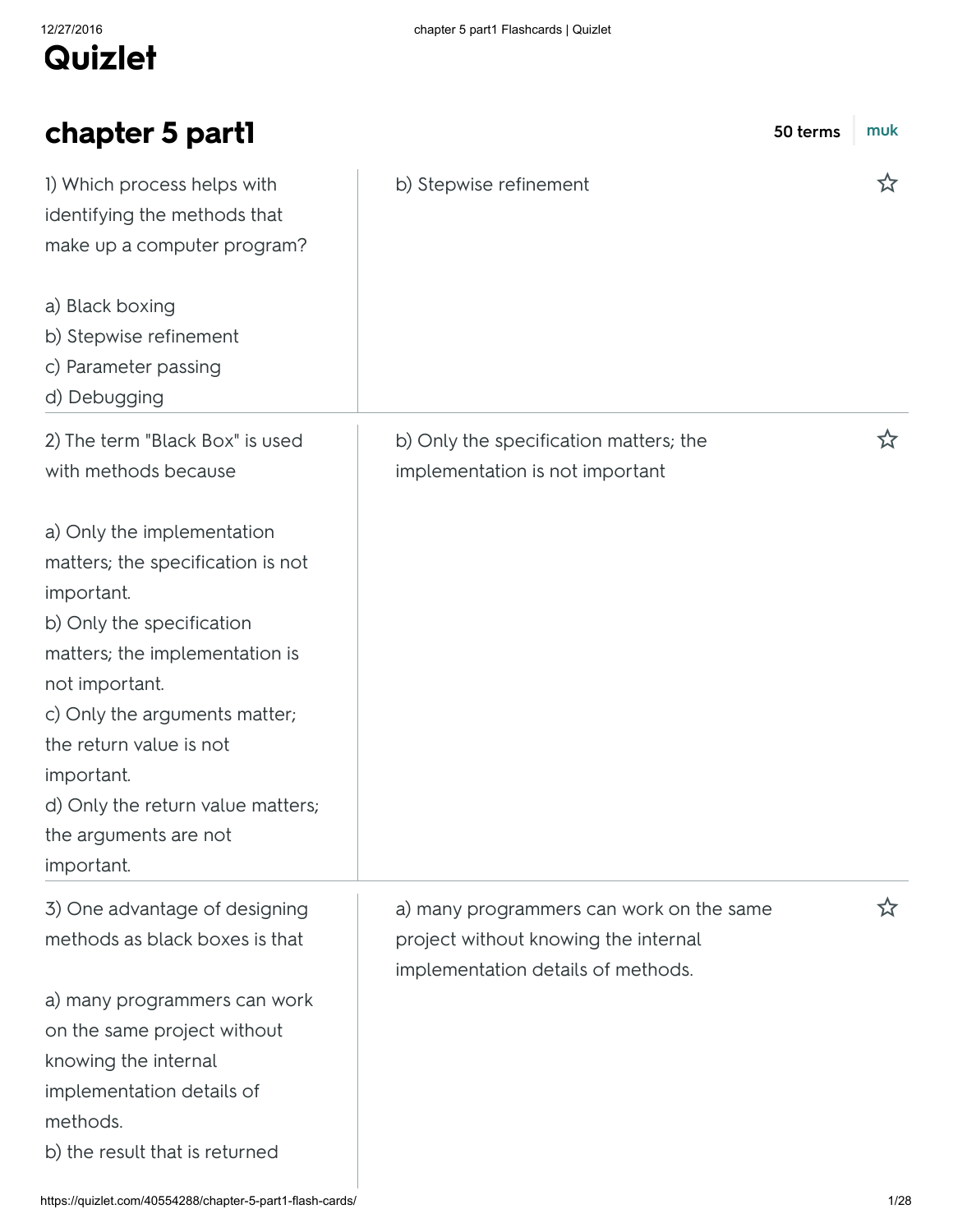| 12/27/2016                       | chapter 5 part1 Flashcards   Quizlet                 |   |
|----------------------------------|------------------------------------------------------|---|
| from black-box methods is        |                                                      |   |
| always the same data type.       |                                                      |   |
| c) the implementation of the     |                                                      |   |
| method is open for everyone to   |                                                      |   |
| see.                             |                                                      |   |
| d) there are fewer parameters.   |                                                      |   |
|                                  |                                                      |   |
| 4) After the keywords "public    | a) Return type, method name, parameter variable      | ☆ |
| static", what are the names (in  | type, parameter variable name                        |   |
| order) of the parts of this      |                                                      |   |
| method header?                   |                                                      |   |
|                                  |                                                      |   |
| public static int myFun (double  |                                                      |   |
| a)                               |                                                      |   |
|                                  |                                                      |   |
| a) Return type, method name,     |                                                      |   |
| parameter variable type,         |                                                      |   |
| parameter variable name          |                                                      |   |
| b) Return type, method name,     |                                                      |   |
| parameter variable name,         |                                                      |   |
| parameter variable type          |                                                      |   |
| c) Method name, method type,     |                                                      |   |
| parameter variable type,         |                                                      |   |
| parameter variable name          |                                                      |   |
| d) Method name, method type,     |                                                      |   |
| parameter variable name,         |                                                      |   |
| parameter variable type          |                                                      |   |
| 5) Parameter variables should    | c) It is confusing because it mixes the concept of a | ☆ |
| not be changed within the body   | parameter with that of a variable                    |   |
| of a method because              |                                                      |   |
|                                  |                                                      |   |
| a) This will generate a compiler |                                                      |   |
| error                            |                                                      |   |
| b) This will generate a run-time |                                                      |   |
| error                            |                                                      |   |
| c) It is confusing because it    |                                                      |   |
| mixes the concept of a           |                                                      |   |
|                                  |                                                      |   |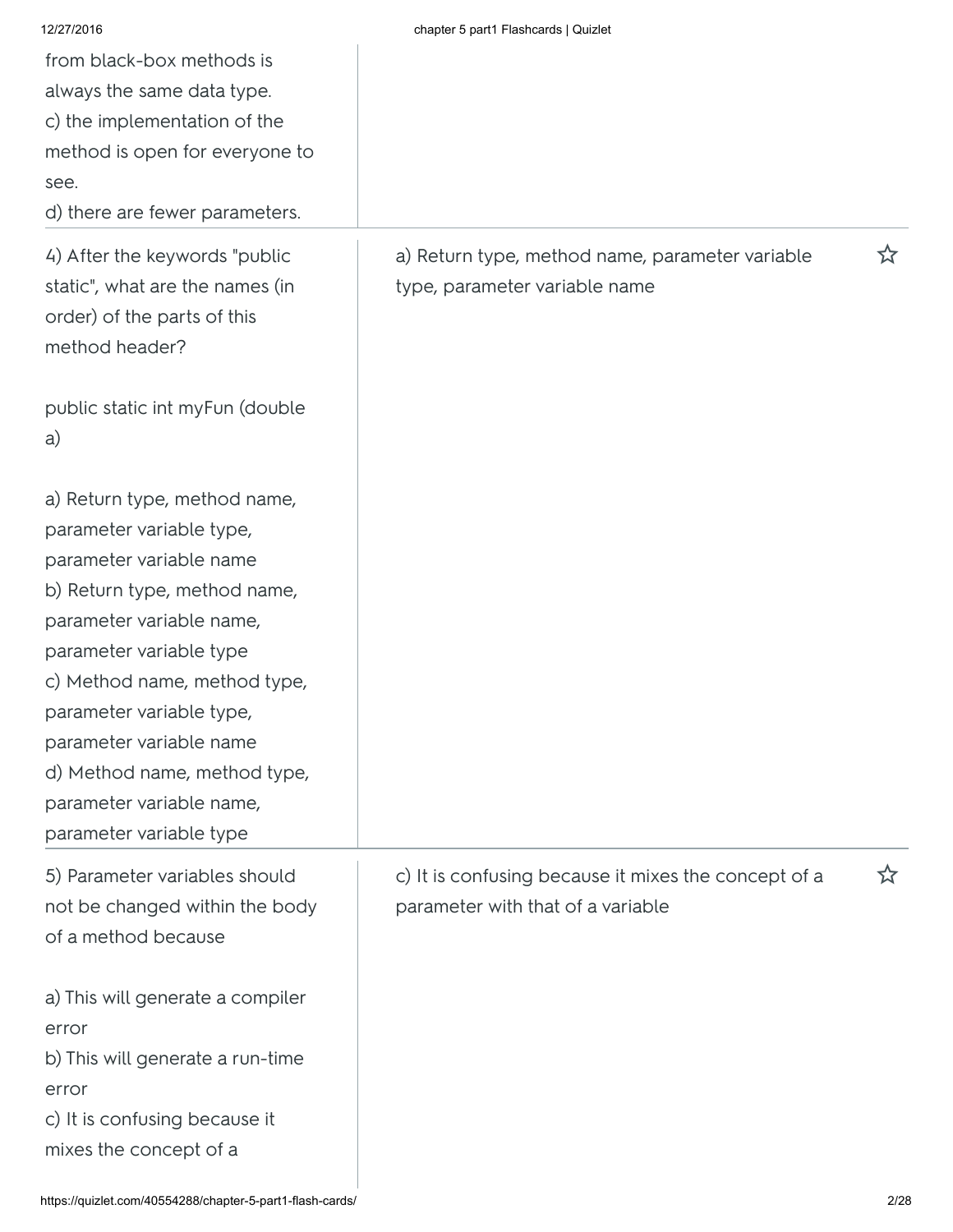| 12/27/2016                         | chapter 5 part1 Flashcards   Quizlet |   |
|------------------------------------|--------------------------------------|---|
| parameter with that of a variable  |                                      |   |
| d) It is confusing because         |                                      |   |
| parameter variables cannot         |                                      |   |
| store values                       |                                      |   |
| 6) What is the output of the       | b) 1014                              | ☆ |
| following Java program?            |                                      |   |
| public class test01                |                                      |   |
| ₹                                  |                                      |   |
| public static void main(String[]   |                                      |   |
| args)                              |                                      |   |
| ₹                                  |                                      |   |
| for (int $i = 0; i < 4; i++)$      |                                      |   |
| $\{$                               |                                      |   |
| System.out.print(myFun(i) + " ");  |                                      |   |
| $\}$<br>}                          |                                      |   |
|                                    |                                      |   |
| public static int myFun(int        |                                      |   |
| perfect)                           |                                      |   |
|                                    |                                      |   |
| return ((perfect - 1) * (perfect - |                                      |   |
| $1))$ ;                            |                                      |   |
| }                                  |                                      |   |
| $\}$                               |                                      |   |
| $a) -1014$                         |                                      |   |
| b) 1014                            |                                      |   |
| c) $-10149$                        |                                      |   |
| d) 14916                           |                                      |   |
| 7) Which option represents a       | d) String $a = square(4);$           | 饮 |
| legal invocation of the method     |                                      |   |
| square()?                          |                                      |   |
|                                    |                                      |   |
| public static String square(int a) |                                      |   |
| $\{$                               |                                      |   |
|                                    |                                      |   |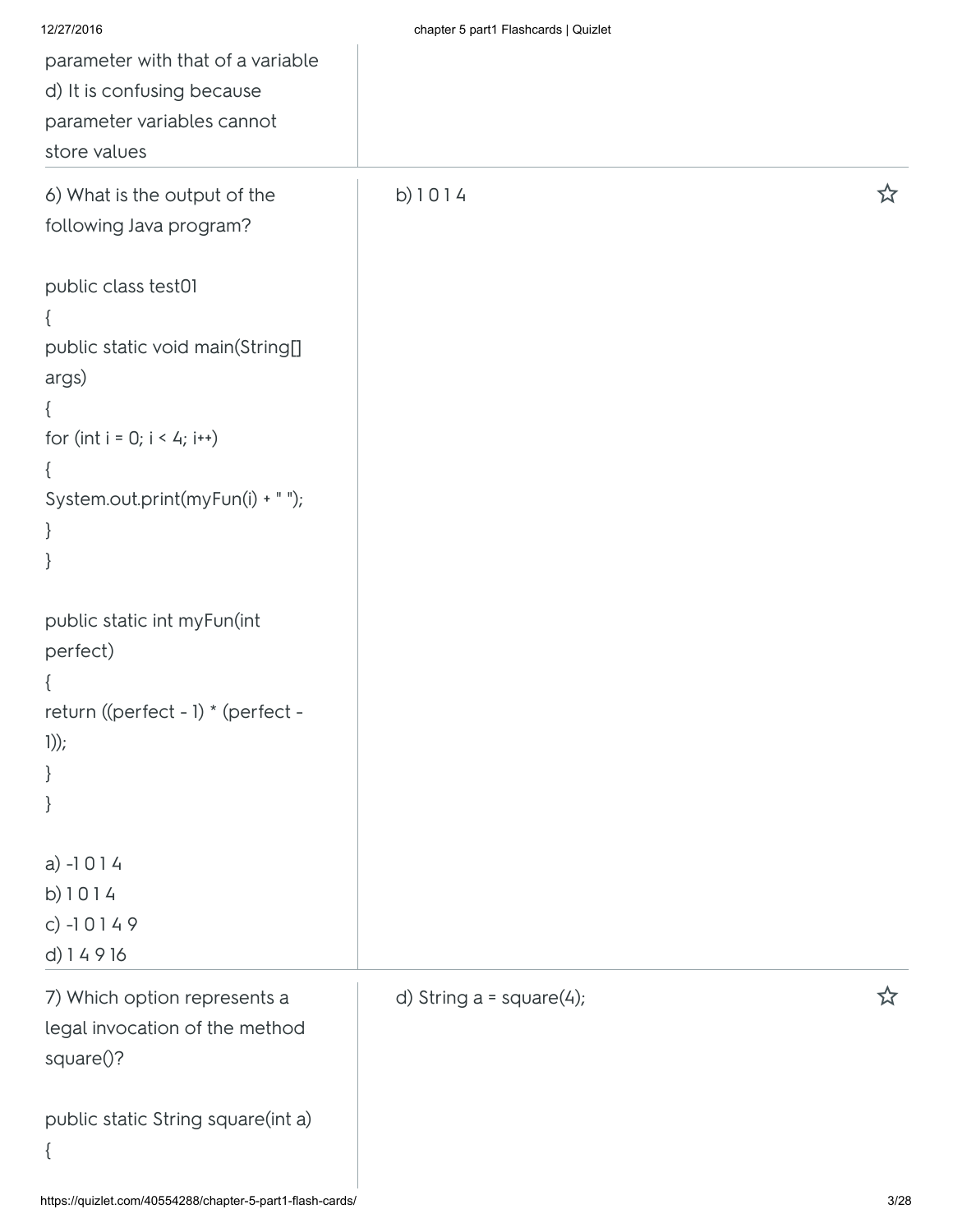| 12/27/2016                        | chapter 5 part1 Flashcards   Quizlet            |   |
|-----------------------------------|-------------------------------------------------|---|
| return ("Commencing");            |                                                 |   |
| $\}$                              |                                                 |   |
|                                   |                                                 |   |
| a) int $a = square(4);$           |                                                 |   |
| b) String $a = square("help");$   |                                                 |   |
| c) double $a = square(4.0);$      |                                                 |   |
| d) String $a = square(4);$        |                                                 |   |
|                                   |                                                 |   |
| 8) Which statement about the      | d) Unit testing (testing in isolation) of the   | ☆ |
| steps for implementing a          | implemented method is an important final step   |   |
| method is true?                   |                                                 |   |
|                                   |                                                 |   |
| a) Pseudocode is the first step   |                                                 |   |
| in the process for implementing   |                                                 |   |
| a method                          |                                                 |   |
| b) Pseudocode is the last step    |                                                 |   |
| in the process for implementing   |                                                 |   |
| a method                          |                                                 |   |
| c) Unit testing (testing in       |                                                 |   |
| isolation) of the implemented     |                                                 |   |
| method is an important first step |                                                 |   |
| d) Unit testing (testing in       |                                                 |   |
| isolation) of the implemented     |                                                 |   |
| method is an important final      |                                                 |   |
| step                              |                                                 |   |
| 9) What is the problem with the   | a) The method val does not have a return value. |   |
| code snippet below?               |                                                 |   |
|                                   |                                                 |   |
| public static String val()        |                                                 |   |
|                                   |                                                 |   |
| String result = "candy";          |                                                 |   |
| return;                           |                                                 |   |
| $\}$                              |                                                 |   |
|                                   |                                                 |   |
|                                   |                                                 |   |
|                                   |                                                 |   |
| // Using method val()             |                                                 |   |
|                                   |                                                 |   |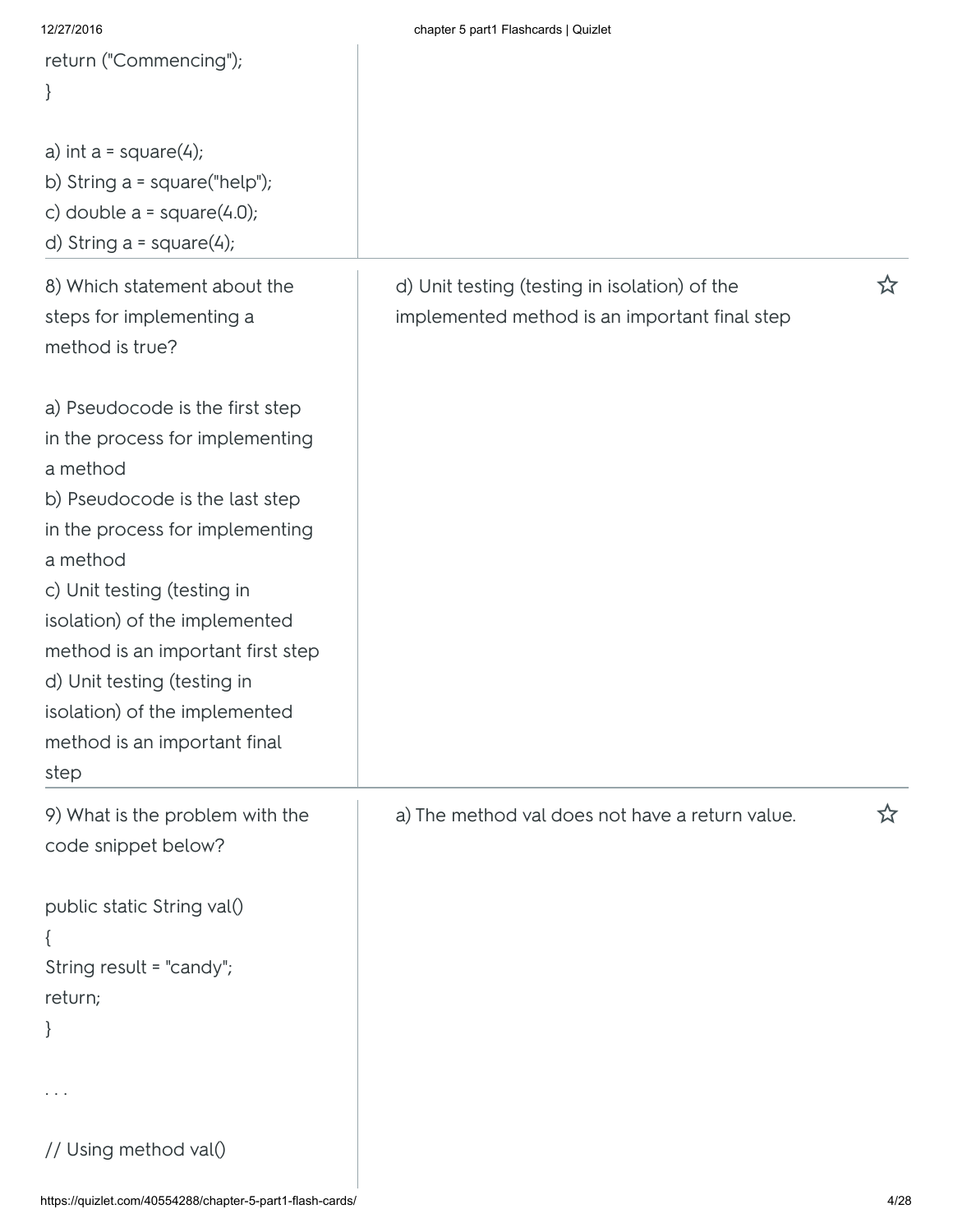| 12/27/2016                         | chapter 5 part1 Flashcards   Quizlet          |   |
|------------------------------------|-----------------------------------------------|---|
| System.out.println("The value is:  |                                               |   |
| $" + val()$ ;                      |                                               |   |
|                                    |                                               |   |
| a) The method val does not         |                                               |   |
|                                    |                                               |   |
| have a return value.               |                                               |   |
| b) The method val does not         |                                               |   |
| have any parameter variables.      |                                               |   |
| c) The use of val in the           |                                               |   |
| System.out.println statement is    |                                               |   |
| illegal.                           |                                               |   |
| d) The String data type cannot     |                                               |   |
| be returned from a method.         |                                               |   |
|                                    |                                               |   |
| 10) What is the problem with the   | c) The method cost returns void and cannot be | ☆ |
| code snippet below?                | used as an expression in a print statement    |   |
|                                    |                                               |   |
| public class test02                |                                               |   |
| ₹                                  |                                               |   |
| public static void main(String[]   |                                               |   |
| args)                              |                                               |   |
| ₹                                  |                                               |   |
| System.out.println(cost(10, 4));   |                                               |   |
| $\}$                               |                                               |   |
| public static void cost(int price, |                                               |   |
|                                    |                                               |   |
| int reps)                          |                                               |   |
| ₹                                  |                                               |   |
| for $(int i = 0; i < resps; i++)$  |                                               |   |
| ₹                                  |                                               |   |
| System.out.print(price);           |                                               |   |
| $\}$                               |                                               |   |
| return;                            |                                               |   |
| }                                  |                                               |   |
| }                                  |                                               |   |
|                                    |                                               |   |
| a) The method cost is invoked      |                                               |   |
| with the wrong arguments           |                                               |   |
| b) The method cost uses            |                                               |   |
| uninitialized variables            |                                               |   |
|                                    |                                               |   |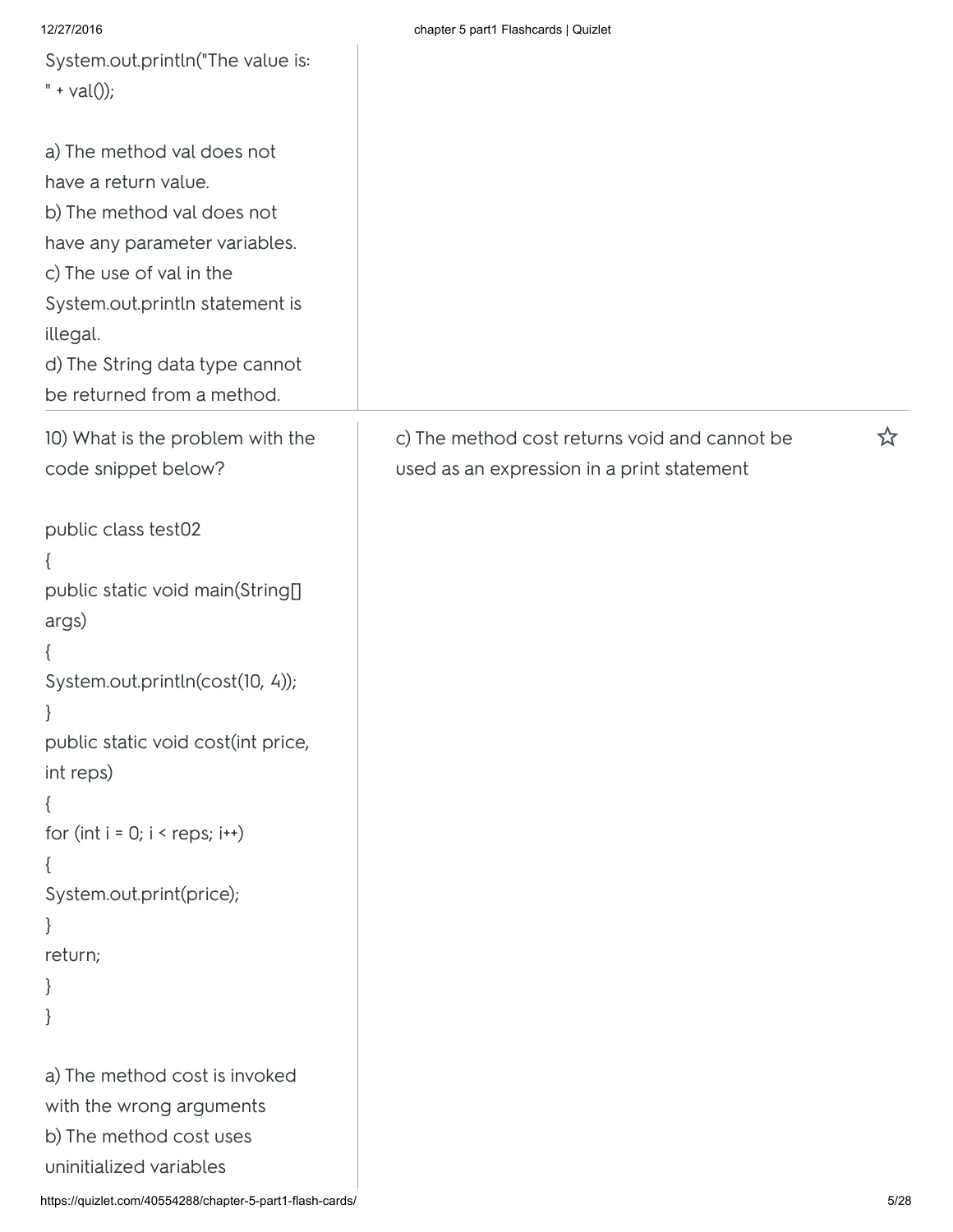| 12/27/2016<br>c) The method cost returns void<br>and cannot be used as an<br>expression in a print statement<br>d) The method cost must return<br>an integer value                                                                                                                                                    | chapter 5 part1 Flashcards   Quizlet                                                     |      |
|-----------------------------------------------------------------------------------------------------------------------------------------------------------------------------------------------------------------------------------------------------------------------------------------------------------------------|------------------------------------------------------------------------------------------|------|
| II) If a method is declared to<br>return void, then which<br>statement below is true?                                                                                                                                                                                                                                 | c) When the method terminates no value will be<br>returned                               | ☆    |
| a) The method cannot return<br>until reaching the end of the<br>method body<br>b) The method needs a return<br>statement that always returns<br>the integer value zero<br>c) When the method terminates<br>no value will be returned<br>d) The method cannot be<br>invoked unless it is in an<br>assignment statement |                                                                                          |      |
| 12) The purpose of a method<br>that returns void is                                                                                                                                                                                                                                                                   | b) To package a repeated task as a method even<br>though the task does not yield a value | ☆    |
| a) To satisfy compiler warnings<br>b) To package a repeated task<br>as a method even though the<br>task does not yield a value<br>c) To force a value to be<br>returned in case the "return"<br>statement is forgotten<br>d) To insert a temporary<br>implementation of a method<br>that can be refined later         |                                                                                          |      |
| 13) What is stepwise refinement?                                                                                                                                                                                                                                                                                      | b) The process of breaking complex problems<br>down into smaller, manageable steps       | ☆    |
| a) The process of unit testing                                                                                                                                                                                                                                                                                        |                                                                                          |      |
| https://quizlet.com/40554288/chapter-5-part1-flash-cards/                                                                                                                                                                                                                                                             |                                                                                          | 6/28 |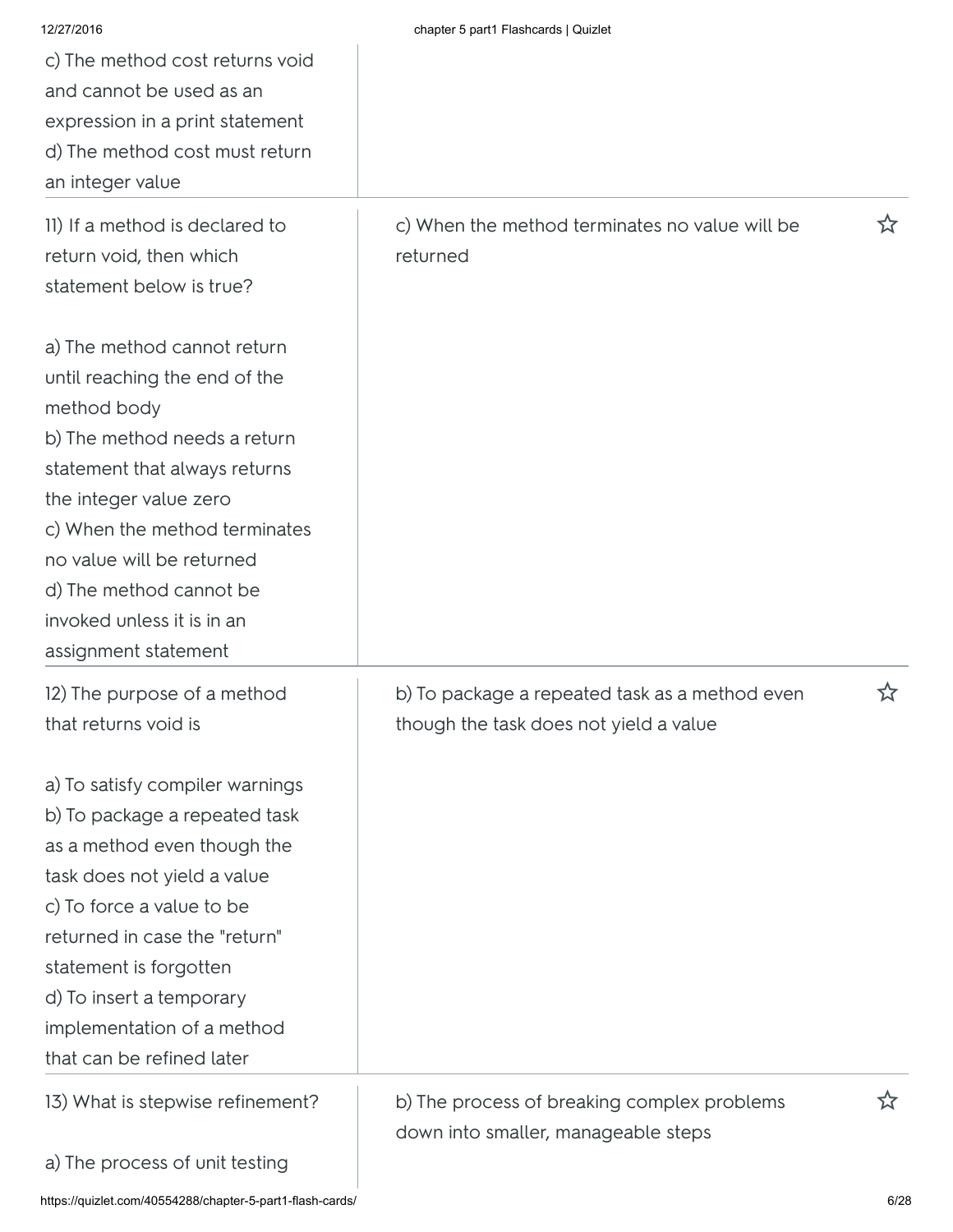| 12/27/2016                       | chapter 5 part1 Flashcards   Quizlet               |   |
|----------------------------------|----------------------------------------------------|---|
| b) The process of breaking       |                                                    |   |
| complex problems down into       |                                                    |   |
| smaller, manageable steps        |                                                    |   |
| c) The design of pseudocode      |                                                    |   |
| for black-box methods            |                                                    |   |
| d) The use of a temporary        |                                                    |   |
| implementation of a method       |                                                    |   |
| that can be improved later       |                                                    |   |
| 14) Why is hand-tracing, or      | a) It is an effective way to understand a method's | ☆ |
| manually walking through the     | subtle aspects                                     |   |
| execution of a method, helpful?  |                                                    |   |
| a) It is an effective way to     |                                                    |   |
| understand a method's subtle     |                                                    |   |
| aspects                          |                                                    |   |
| b) It guarantees that the method |                                                    |   |
| will compile without errors      |                                                    |   |
| c) It makes unit testing         |                                                    |   |
| unnecessary                      |                                                    |   |
| d) It enforces the "black-box"   |                                                    |   |
| concept of method design         |                                                    |   |
| 15) When hand-tracing methods,   | d) Are determined by the arguments supplied in     | ☆ |
| the values for the parameter     | the code that invokes the method                   |   |
| variables                        |                                                    |   |
| a) Are the same each time the    |                                                    |   |
| method is invoked                |                                                    |   |
| b) Need not be traced because    |                                                    |   |
| they are never returned          |                                                    |   |
| c) May be undetermined or        |                                                    |   |
| missing when the method          |                                                    |   |
| executes                         |                                                    |   |
| d) Are determined by the         |                                                    |   |
| arguments supplied in the code   |                                                    |   |
| that invokes the method          |                                                    |   |
| 16) A stub method is             |                                                    |   |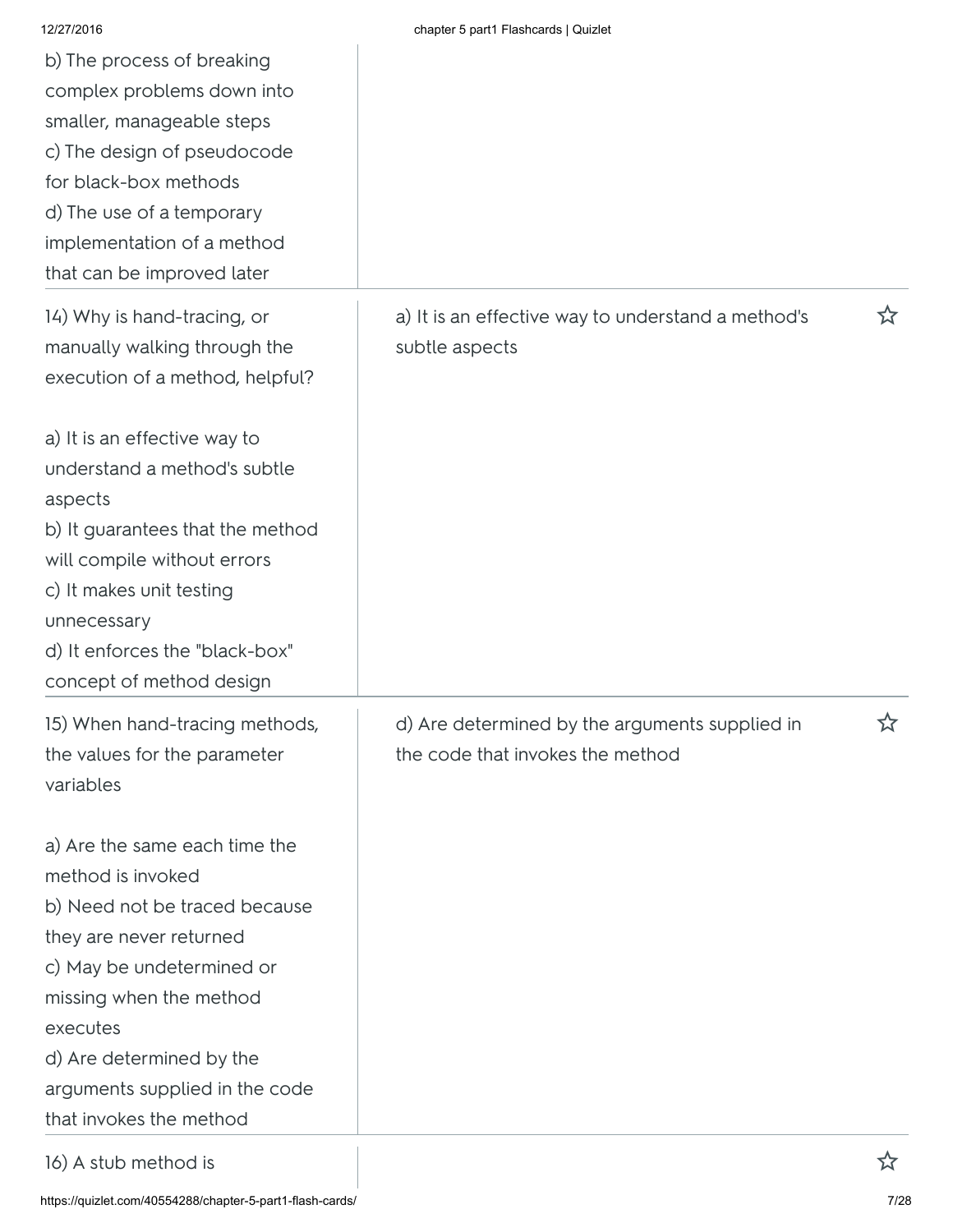| 12/27/2016                                                                                                                                                                                                                                                                                                                                              | chapter 5 part1 Flashcards   Quizlet                                                                |   |
|---------------------------------------------------------------------------------------------------------------------------------------------------------------------------------------------------------------------------------------------------------------------------------------------------------------------------------------------------------|-----------------------------------------------------------------------------------------------------|---|
|                                                                                                                                                                                                                                                                                                                                                         | c) A method that acts as a placeholder and returns                                                  |   |
| a) A short method<br>b) A method that has been unit<br>tested<br>c) A method that acts as a<br>placeholder and returns a<br>simple value so another method<br>can be tested<br>d) A method that is broken<br>down into smaller steps through<br>step-wise refinement                                                                                    | a simple value so another method can be tested                                                      |   |
| 17) The variable name perfect in<br>the method myFun in the code<br>snippet below is used as both a<br>parameter variable and a<br>variable in a nested block within<br>the method. Which statement<br>about this situation is true?<br>public static int myFun(int<br>perfect)<br>int perfect = $0$ ;<br>return ((perfect - 1) * (perfect -<br>$1))$ ; | a) This multiple declaration of the variable perfect<br>will not compile because the scopes overlap | ☆ |
| a) This multiple declaration of<br>the variable perfect will not<br>compile because the scopes<br>overlap<br>b) While this is legal and will<br>compile in Java, it is confusing<br>c) Because the scopes of these<br>variables do not overlap, there                                                                                                   |                                                                                                     |   |

### https://quizlet.com/40554288/chapter-5-part1-flash-cards/ 8/28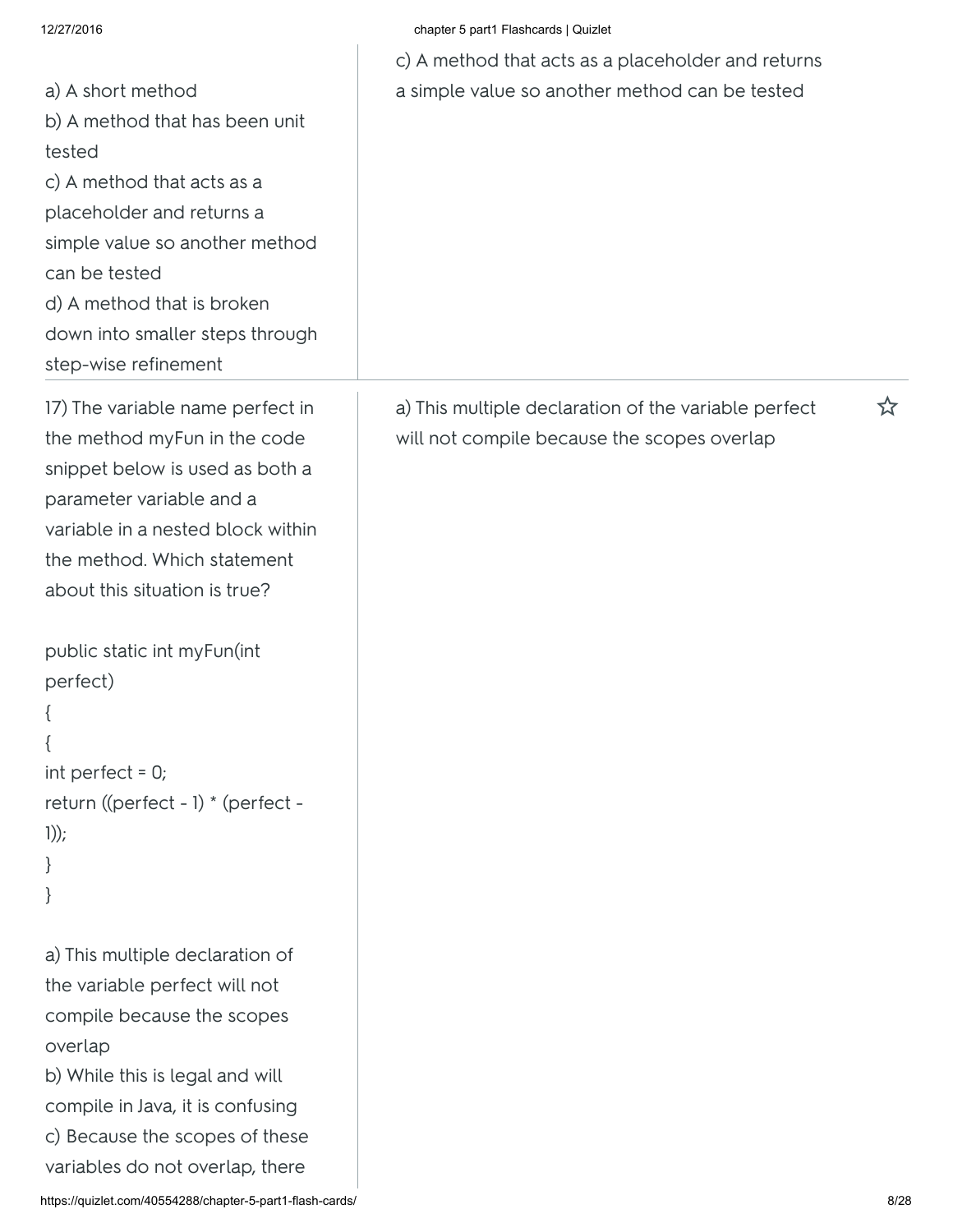| 12/27/2016                         | chapter 5 part1 Flashcards   Quizlet |   |
|------------------------------------|--------------------------------------|---|
| is no problem                      |                                      |   |
| d) This situation rarely occurs    |                                      |   |
| and the compiler always issues a   |                                      |   |
| warning                            |                                      |   |
| 18) What is the output from the    | $d)$ 1111                            | ☆ |
| following Java program?            |                                      |   |
| public class test03                |                                      |   |
|                                    |                                      |   |
| public static void main(String[]   |                                      |   |
| args)                              |                                      |   |
|                                    |                                      |   |
| for (int $i = 0; i < 4; i++)$      |                                      |   |
| $\mathfrak{c}$                     |                                      |   |
| System.out.print(myFun(i) + " ");  |                                      |   |
| }                                  |                                      |   |
| System.out.println();              |                                      |   |
| $\}$                               |                                      |   |
| public static int myFun(int        |                                      |   |
| perfect)                           |                                      |   |
|                                    |                                      |   |
| perfect = $0;$                     |                                      |   |
| return ((perfect - 1) * (perfect - |                                      |   |
| $1))$ ;                            |                                      |   |
| $\}$                               |                                      |   |
| $\}$                               |                                      |   |
| $a) -1014$                         |                                      |   |
| b) $1014$                          |                                      |   |
| c) $0000$                          |                                      |   |
| $d)$ 1111                          |                                      |   |
| 19) Which line of code in the      | d) There is no recursive invocation  | ☆ |
| Java program below is the          |                                      |   |
| recursive invocation of method     |                                      |   |
| myFun?                             |                                      |   |
|                                    |                                      |   |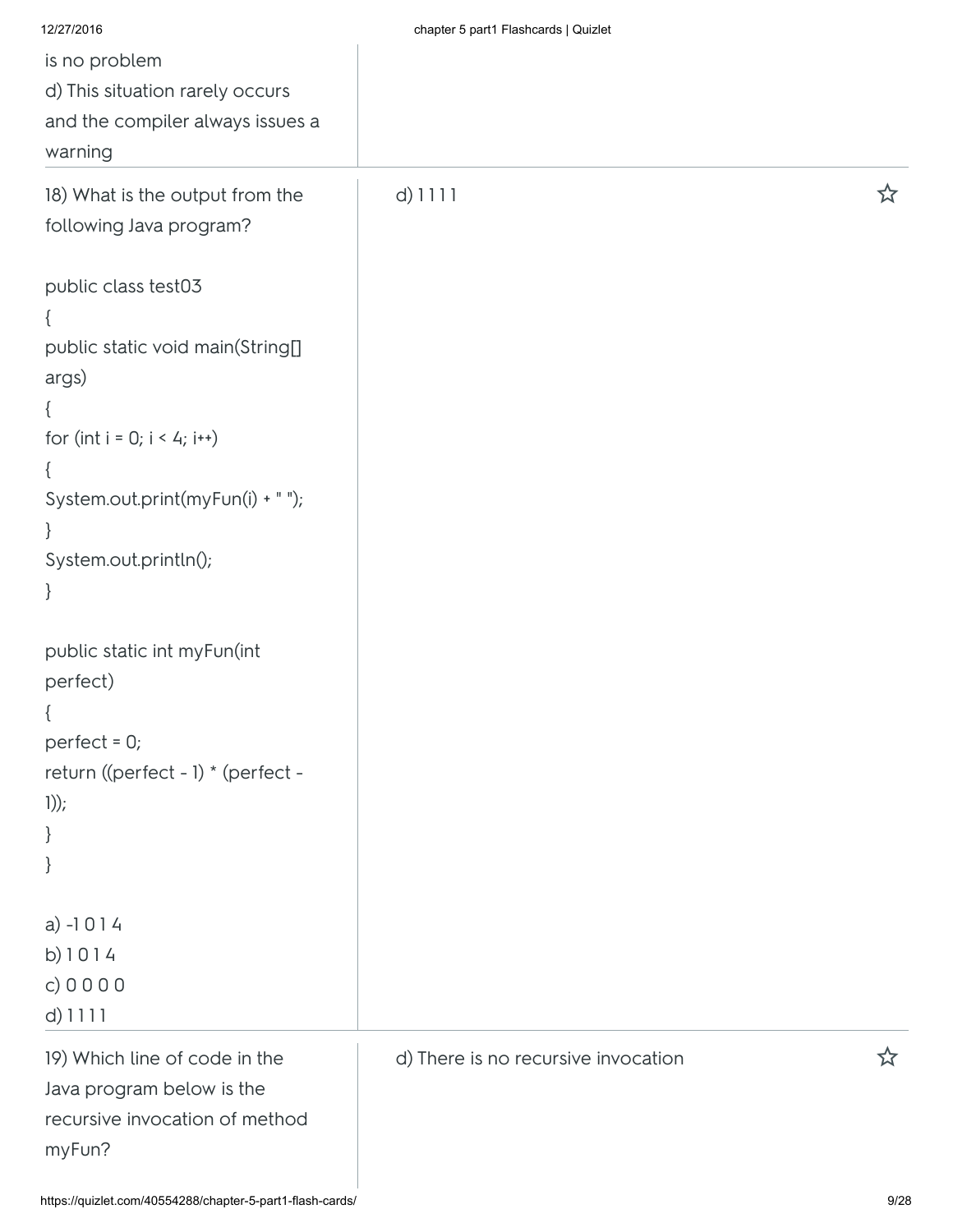| $2\{$<br>3 public static void main(String[]<br>args)<br>$4\{$<br>5 for (int i = 0; $i < 4$ ; i++)<br>$6\{$<br>7 System.out.print(myFun(i) + " ");<br>$8$ }<br>9 System.out.println();<br>$10$ }<br>11 public static int myFun(int<br>perfect)<br>$12\{$<br>13 return ((perfect - 1) * (perfect<br>$-1)$ ;<br>$14$ }<br>$15 \}$<br>a) 7<br>$b)$ 11<br>c) $13$<br>d) There is no recursive<br>invocation<br>a) Put as many statements as possible into the main<br>☆<br>20) Which of the following is<br>method<br>NOT a good practice when<br>developing a computer<br>program?<br>a) Put as many statements as<br>possible into the main method<br>b) Document the purpose of<br>each method parameter<br>c) Decompose a program into<br>many small methods<br>d) Place code that is used | 1 public class test03                                     |       |
|-------------------------------------------------------------------------------------------------------------------------------------------------------------------------------------------------------------------------------------------------------------------------------------------------------------------------------------------------------------------------------------------------------------------------------------------------------------------------------------------------------------------------------------------------------------------------------------------------------------------------------------------------------------------------------------------------------------------------------------------------------------------------------------------|-----------------------------------------------------------|-------|
|                                                                                                                                                                                                                                                                                                                                                                                                                                                                                                                                                                                                                                                                                                                                                                                           |                                                           |       |
|                                                                                                                                                                                                                                                                                                                                                                                                                                                                                                                                                                                                                                                                                                                                                                                           |                                                           |       |
|                                                                                                                                                                                                                                                                                                                                                                                                                                                                                                                                                                                                                                                                                                                                                                                           |                                                           |       |
|                                                                                                                                                                                                                                                                                                                                                                                                                                                                                                                                                                                                                                                                                                                                                                                           |                                                           |       |
|                                                                                                                                                                                                                                                                                                                                                                                                                                                                                                                                                                                                                                                                                                                                                                                           |                                                           |       |
|                                                                                                                                                                                                                                                                                                                                                                                                                                                                                                                                                                                                                                                                                                                                                                                           |                                                           |       |
|                                                                                                                                                                                                                                                                                                                                                                                                                                                                                                                                                                                                                                                                                                                                                                                           |                                                           |       |
|                                                                                                                                                                                                                                                                                                                                                                                                                                                                                                                                                                                                                                                                                                                                                                                           |                                                           |       |
|                                                                                                                                                                                                                                                                                                                                                                                                                                                                                                                                                                                                                                                                                                                                                                                           |                                                           |       |
|                                                                                                                                                                                                                                                                                                                                                                                                                                                                                                                                                                                                                                                                                                                                                                                           |                                                           |       |
|                                                                                                                                                                                                                                                                                                                                                                                                                                                                                                                                                                                                                                                                                                                                                                                           |                                                           |       |
|                                                                                                                                                                                                                                                                                                                                                                                                                                                                                                                                                                                                                                                                                                                                                                                           |                                                           |       |
|                                                                                                                                                                                                                                                                                                                                                                                                                                                                                                                                                                                                                                                                                                                                                                                           |                                                           |       |
|                                                                                                                                                                                                                                                                                                                                                                                                                                                                                                                                                                                                                                                                                                                                                                                           |                                                           |       |
|                                                                                                                                                                                                                                                                                                                                                                                                                                                                                                                                                                                                                                                                                                                                                                                           |                                                           |       |
|                                                                                                                                                                                                                                                                                                                                                                                                                                                                                                                                                                                                                                                                                                                                                                                           |                                                           |       |
|                                                                                                                                                                                                                                                                                                                                                                                                                                                                                                                                                                                                                                                                                                                                                                                           |                                                           |       |
|                                                                                                                                                                                                                                                                                                                                                                                                                                                                                                                                                                                                                                                                                                                                                                                           |                                                           |       |
|                                                                                                                                                                                                                                                                                                                                                                                                                                                                                                                                                                                                                                                                                                                                                                                           |                                                           |       |
|                                                                                                                                                                                                                                                                                                                                                                                                                                                                                                                                                                                                                                                                                                                                                                                           |                                                           |       |
|                                                                                                                                                                                                                                                                                                                                                                                                                                                                                                                                                                                                                                                                                                                                                                                           |                                                           |       |
|                                                                                                                                                                                                                                                                                                                                                                                                                                                                                                                                                                                                                                                                                                                                                                                           |                                                           |       |
|                                                                                                                                                                                                                                                                                                                                                                                                                                                                                                                                                                                                                                                                                                                                                                                           |                                                           |       |
|                                                                                                                                                                                                                                                                                                                                                                                                                                                                                                                                                                                                                                                                                                                                                                                           |                                                           |       |
|                                                                                                                                                                                                                                                                                                                                                                                                                                                                                                                                                                                                                                                                                                                                                                                           |                                                           |       |
|                                                                                                                                                                                                                                                                                                                                                                                                                                                                                                                                                                                                                                                                                                                                                                                           |                                                           |       |
|                                                                                                                                                                                                                                                                                                                                                                                                                                                                                                                                                                                                                                                                                                                                                                                           |                                                           |       |
|                                                                                                                                                                                                                                                                                                                                                                                                                                                                                                                                                                                                                                                                                                                                                                                           |                                                           |       |
|                                                                                                                                                                                                                                                                                                                                                                                                                                                                                                                                                                                                                                                                                                                                                                                           |                                                           |       |
|                                                                                                                                                                                                                                                                                                                                                                                                                                                                                                                                                                                                                                                                                                                                                                                           |                                                           |       |
|                                                                                                                                                                                                                                                                                                                                                                                                                                                                                                                                                                                                                                                                                                                                                                                           |                                                           |       |
|                                                                                                                                                                                                                                                                                                                                                                                                                                                                                                                                                                                                                                                                                                                                                                                           |                                                           |       |
|                                                                                                                                                                                                                                                                                                                                                                                                                                                                                                                                                                                                                                                                                                                                                                                           |                                                           |       |
|                                                                                                                                                                                                                                                                                                                                                                                                                                                                                                                                                                                                                                                                                                                                                                                           |                                                           |       |
|                                                                                                                                                                                                                                                                                                                                                                                                                                                                                                                                                                                                                                                                                                                                                                                           |                                                           |       |
|                                                                                                                                                                                                                                                                                                                                                                                                                                                                                                                                                                                                                                                                                                                                                                                           | https://quizlet.com/40554288/chapter-5-part1-flash-cards/ | 10/28 |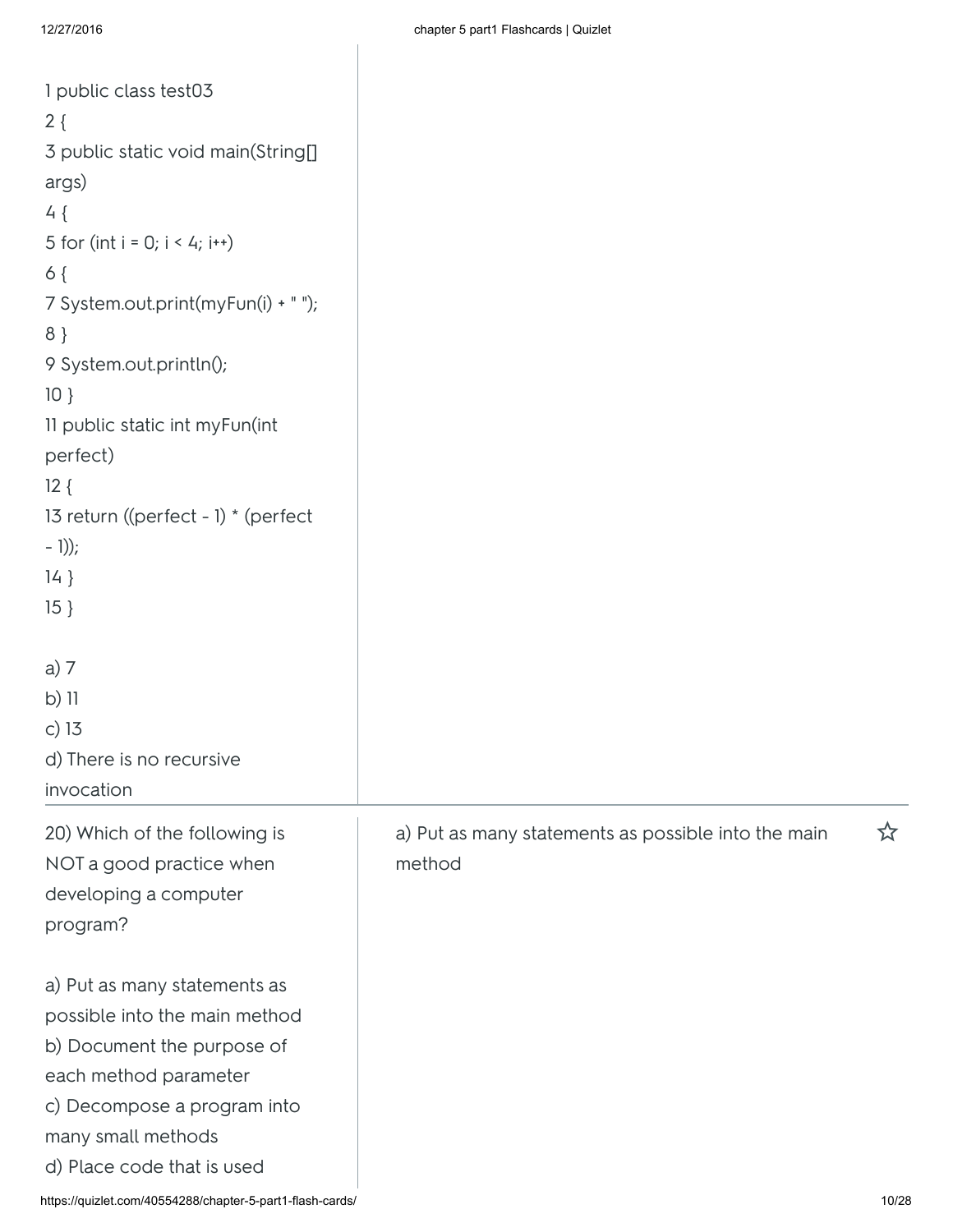| 12/27/2016<br>multiple times into a separate<br>method                                                                                                                                                                                                                                                                        | chapter 5 part1 Flashcards   Quizlet                               |   |
|-------------------------------------------------------------------------------------------------------------------------------------------------------------------------------------------------------------------------------------------------------------------------------------------------------------------------------|--------------------------------------------------------------------|---|
| 21. Which of the following<br>statements about variables is<br>true?                                                                                                                                                                                                                                                          | a) The same variable name can be used in two<br>different methods. | ☆ |
| a) The same variable name can<br>be used in two different<br>methods.<br>b) The same name can be used<br>for two different variables in a<br>single method.<br>c) You should use global<br>variables whenever possible.<br>d) A variable is visible from the<br>point at which it is defined until<br>the end of the program. |                                                                    |   |
| 22) Which of the following is not<br>legal in a method definition?                                                                                                                                                                                                                                                            | d) Multiple return values                                          | ☆ |
| a) Multiple parameter variables<br>b) Parameter variable data types<br>c) One return value<br>d) Multiple return values                                                                                                                                                                                                       |                                                                    |   |
| 23) The Math.ceil method in the<br>Java standard library takes a<br>single value x and returns the<br>smallest integer that is greater<br>than or equal to x. Which of the<br>following is true about<br>Math.ceil(56.75)?                                                                                                    | a) The argument is 56.75, and the return value is 57.              | ☆ |
| a) The argument is 56.75, and<br>the return value is 57.<br>b) The argument is 56.75, and<br>the return value is 56.                                                                                                                                                                                                          |                                                                    |   |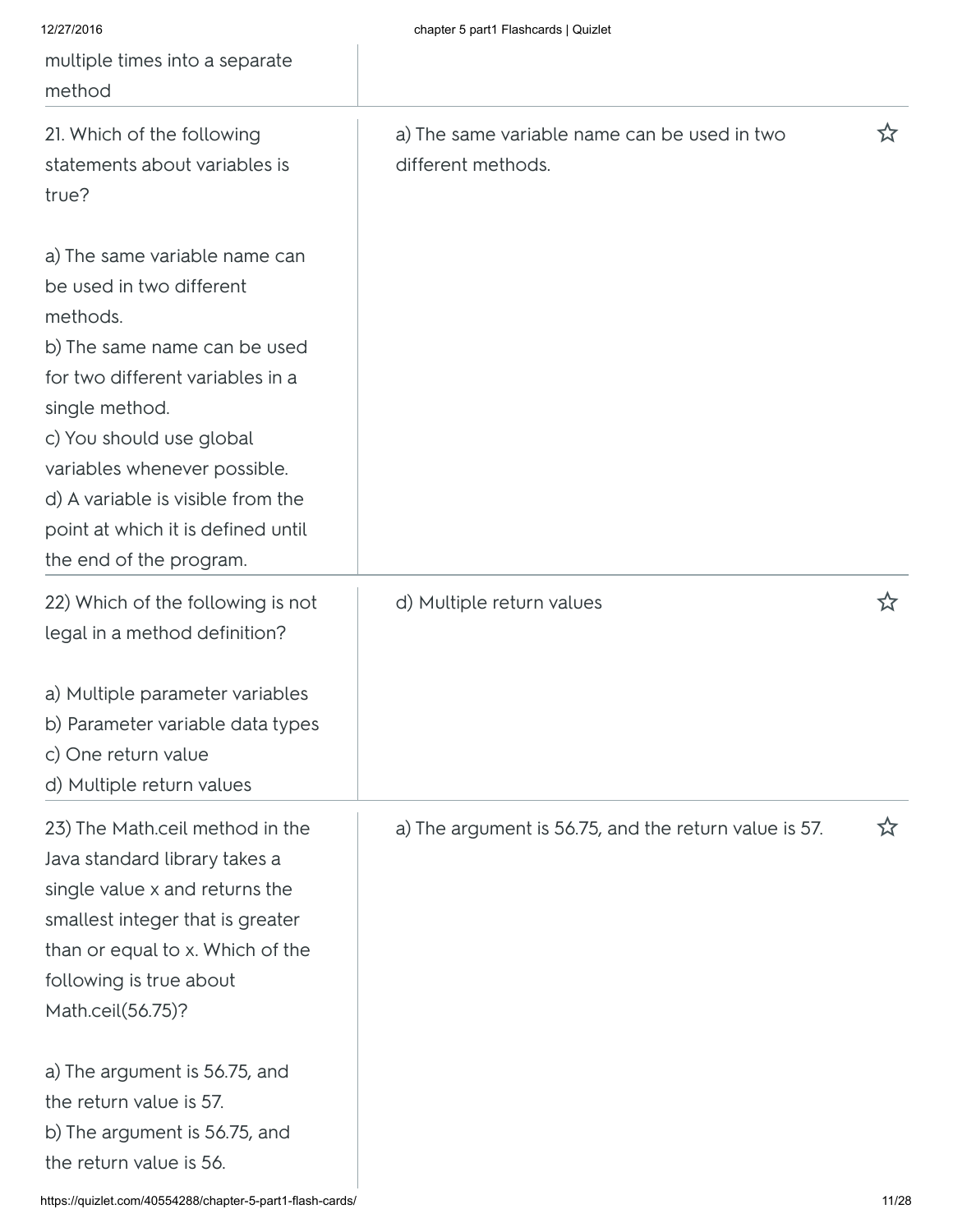| 12/27/2016<br>c) The argument is 57, and the<br>return value is 56.75.<br>d) The argument is 56, and the<br>return value is 56.75.                                                                                                                                                                                                         | chapter 5 part1 Flashcards   Quizlet                                       |    |
|--------------------------------------------------------------------------------------------------------------------------------------------------------------------------------------------------------------------------------------------------------------------------------------------------------------------------------------------|----------------------------------------------------------------------------|----|
| 24) Consider a method named<br>avg, which accepts four<br>numbers as integers and returns<br>their average as a double. Which<br>of the following is a correct call<br>to the method avg?                                                                                                                                                  | b) double average = $avg(2, 3, 4, 5);$                                     | ☆  |
| a) $avg(2, 3.14, 3, 5);$<br>b) double average = $avg(2, 3, 4, 1)$<br>$(5)$ ;<br>c) $avg()$ ;<br>d) double average = $avg("2", "3",$<br>" $4$ ", " $5$ ");                                                                                                                                                                                  |                                                                            |    |
| 25) Which of the following is<br>true about methods?                                                                                                                                                                                                                                                                                       | c) Methods can have multiple arguments and can<br>return one return value. | ኢን |
| a) Methods can have only one<br>argument and can return only<br>one return value.<br>b) Methods can have multiple<br>arguments and can return<br>multiple return values.<br>c) Methods can have multiple<br>arguments and can return one<br>return value.<br>d) Methods can have one<br>argument and can return<br>multiple return values. |                                                                            |    |
| 26) What is the output of the<br>following code snippet?                                                                                                                                                                                                                                                                                   | $a)$ 4                                                                     | ☆  |
| public static int                                                                                                                                                                                                                                                                                                                          |                                                                            |    |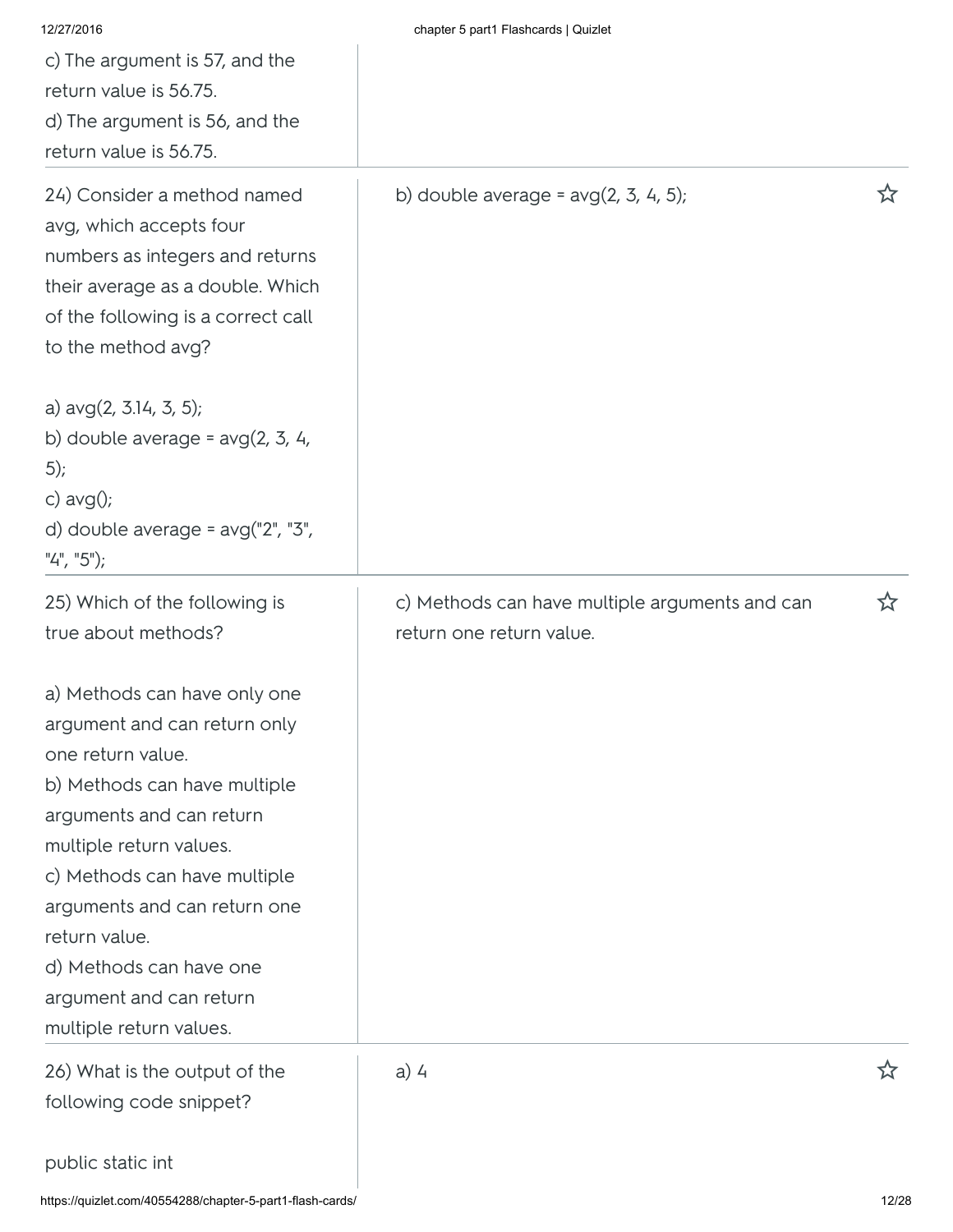d) 16

```
recurrAverage(int num)
{
int sum = 0;
for (int x = 1; x \le num; x<sup>++</sup>)
{
sum = sum + x;}
return sum / num;
}
public static void main(String[]
args)
{
System.out.println(recurrAverag
e(recurrAverage(16)));
}
a) 4
b) 8
c) 12
```
27) The Java method Math.round can be used to round numbers. Which of the following code fragments converts a floatingpoint number to the nearest integer?

a) double  $f = 4.65$ ; int  $n = (int) Math.round(100 * f);$ b) double  $f = 4.65$ ;  $int n = (int) Math. round(f);$ c) double  $f = 4.65$ ; int n = Math.round(f); d)

double  $f = 4.65$ ;  $int n = (int) Math. round(f);$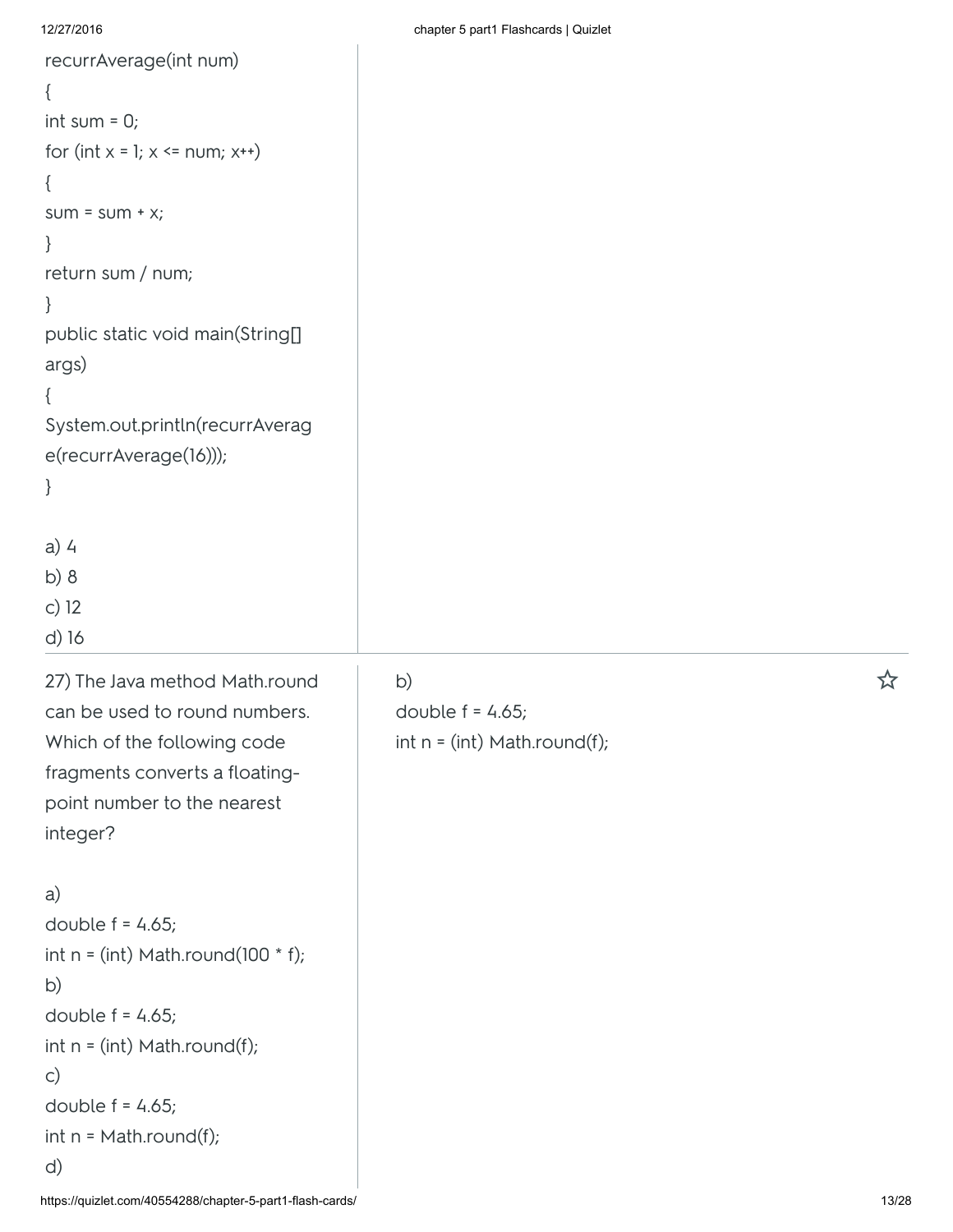double  $f = 4.65$ ; int  $n = (int) f$ ;

# 28) In a vehicle mileage application, you enter number of miles traveled by a vehicle and the amount of fuel used for 30 consecutive days. From this data the average monthly mileage of the vehicle is calculated. Which of the following should be done to improve the program design?

a) The next time the average monthly mileage is calculated, use copy and paste to avoid making coding errors. b) Provide the same comment every time you repeat the average monthly mileage calculation. c) Consider writing a method that returns the average

monthly mileage as a double value.

d) Consider writing a method that returns void

29) Which of the following is the correct header for a method definition named calcSum that accepts four int arguments and returns a double?

d)

a) public static double calcSum() b) public static calcSum(int a, int c) Consider writing a method that returns the  $\hat{X}$ average monthly mileage as a double value.

c) public static double calcSum(int a, int b, int c, int  $\hat{X}$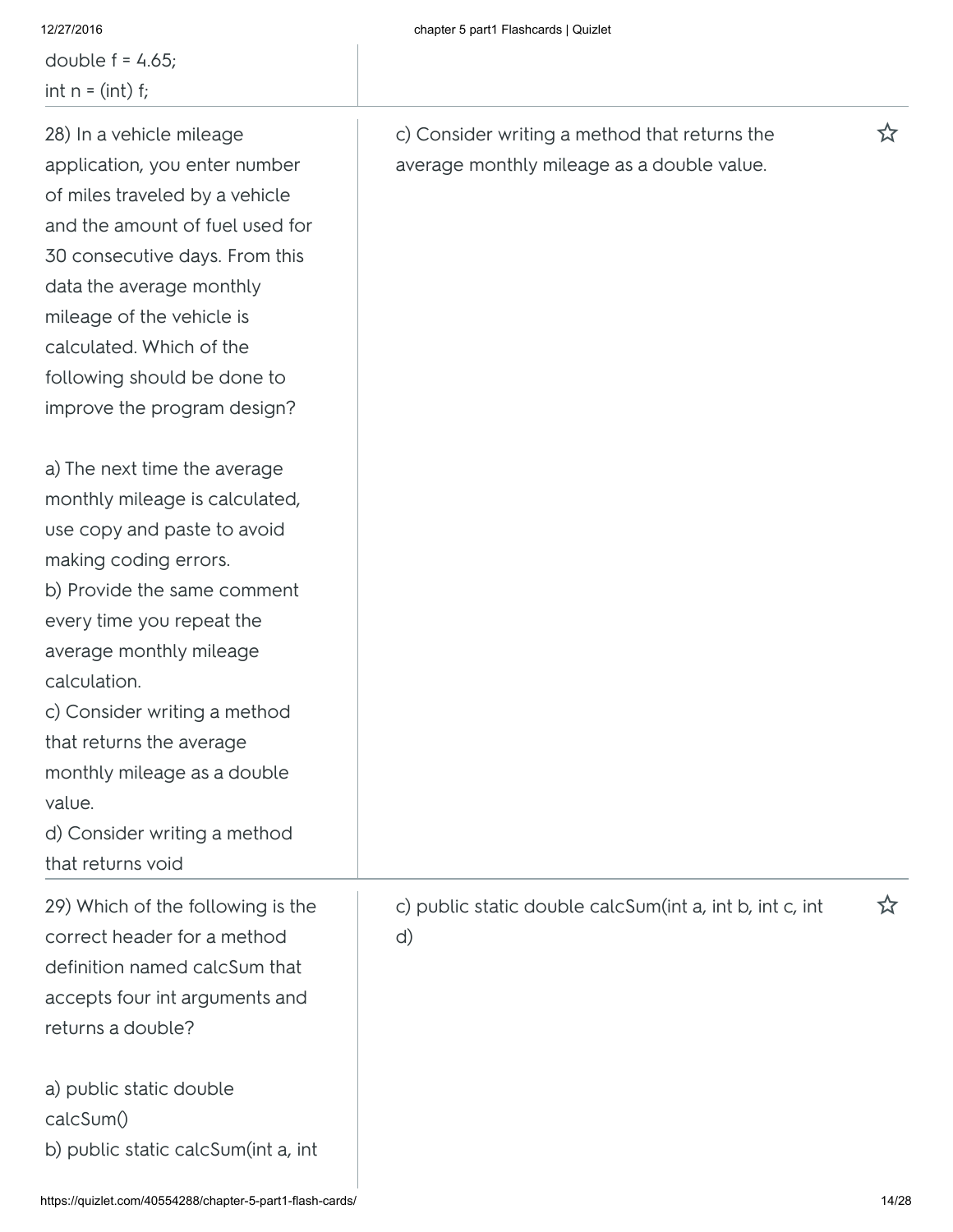| 12/27/2016                                                        | chapter 5 part1 Flashcards   Quizlet   |   |
|-------------------------------------------------------------------|----------------------------------------|---|
| b, int $c$ , int $d$ )<br>c) public static double                 |                                        |   |
| calcSum(int a, int b, int c, int d)                               |                                        |   |
| d) public static int                                              |                                        |   |
| calcSum(double a, double b,                                       |                                        |   |
| double c, double d)                                               |                                        |   |
| 30) What is the error in the                                      | a) The method does not return a value. | ☆ |
| following method definition?                                      |                                        |   |
| public static int tripler(int                                     |                                        |   |
| numPara)                                                          |                                        |   |
|                                                                   |                                        |   |
| double result = numPara * 3;                                      |                                        |   |
| $\}$                                                              |                                        |   |
| a) The method does not return a                                   |                                        |   |
| value.                                                            |                                        |   |
| b) The method returns a value of                                  |                                        |   |
| type double.                                                      |                                        |   |
| c) The method does not modify<br>its parameter variable.          |                                        |   |
| d) The method should be                                           |                                        |   |
| private.                                                          |                                        |   |
| 31) Consider a method named                                       | b) int sum = $calc(2, 3)$              | ☆ |
| calc, which accepts two                                           |                                        |   |
| numbers as integers and returns                                   |                                        |   |
| their sum as an integer. Which of<br>the following is the correct |                                        |   |
| statement to invoke the method                                    |                                        |   |
| calc?                                                             |                                        |   |
| a) $calc(2, 3.14)$ ;                                              |                                        |   |
| b) int sum = $calc(2, 3);$                                        |                                        |   |
| c) $calc()$ ;                                                     |                                        |   |
| d) int sum = $calc("2", "3");$                                    |                                        |   |
| 32) What is the output of the                                     | c) 16                                  |   |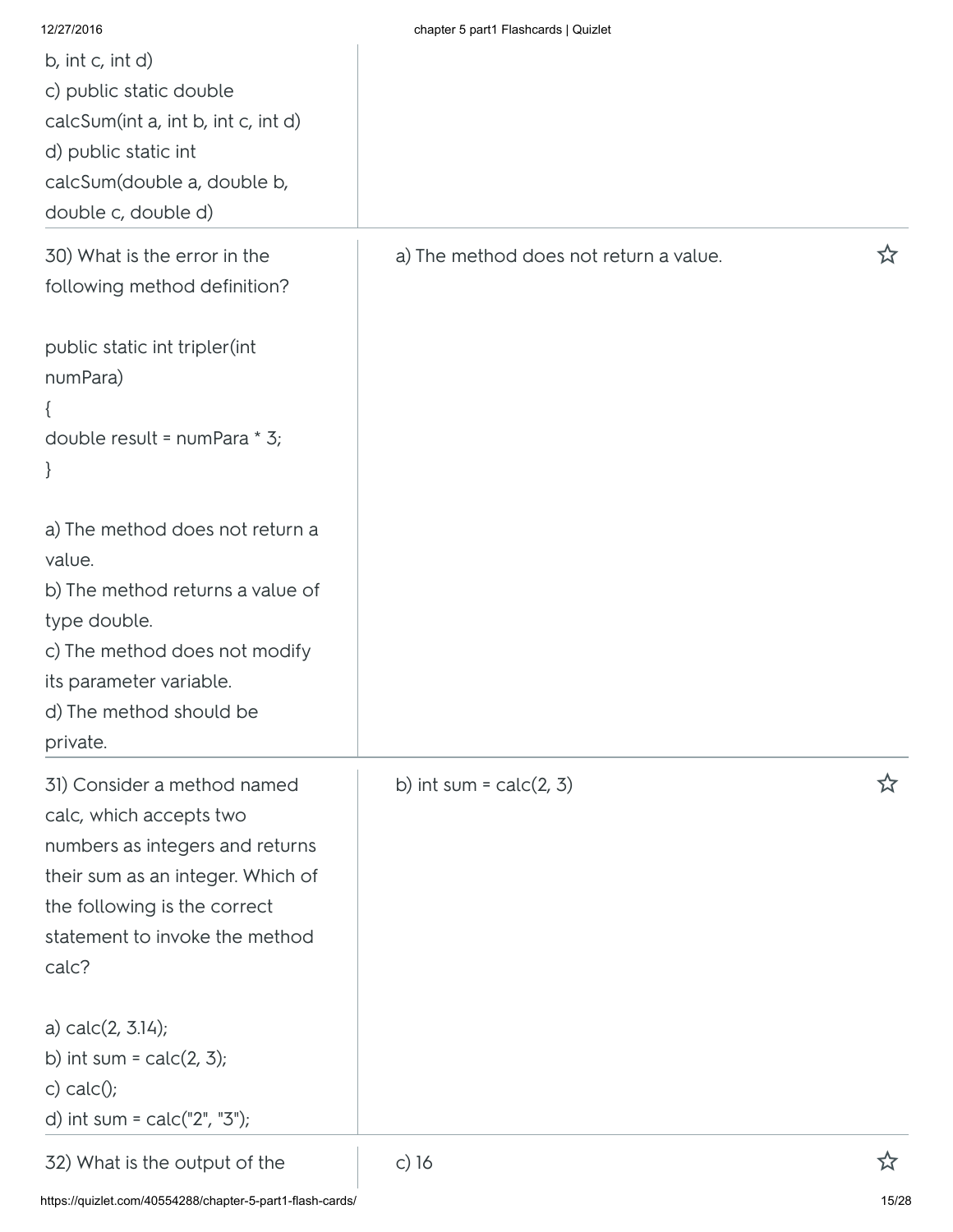```
following code snippet?
public class test04
{
public static int pow(int base, int
power)
{
int result = 1;
for (int i = 0; i < power; i++){
result = result * base;
}
return result;
}
public static void main(String[]
args)
{
System.out.println(pow(pow(2,
2), 2);
}
}
a) 4
b) 8
```
33) In an accounting application, you discover several places where the total profit, a double value, is calculated. Which of the following should be done to improve the program design?

c) 16

d) 32

I. The next time the total profit is calculated, use copy and paste to avoid making coding errors.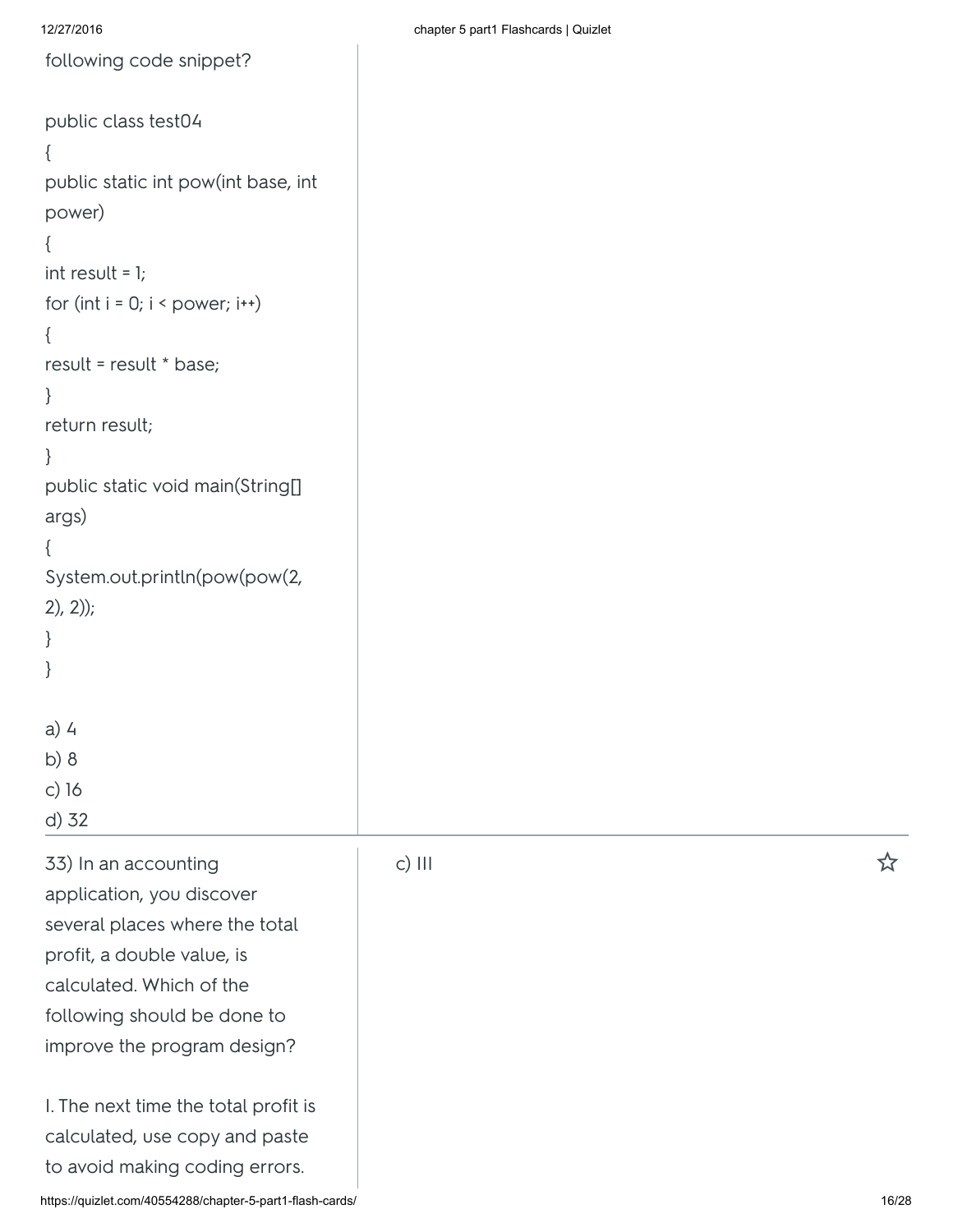| 12/27/2016                         | chapter 5 part1 Flashcards   Quizlet   |   |
|------------------------------------|----------------------------------------|---|
| II. Provide the same comment       |                                        |   |
| every time you repeat the total    |                                        |   |
| profit calculation.                |                                        |   |
| III. Consider writing a method     |                                        |   |
| that returns the total profit as a |                                        |   |
| double value.                      |                                        |   |
|                                    |                                        |   |
| $a)$                               |                                        |   |
| $b)$ II                            |                                        |   |
| $c)$ $   $                         |                                        |   |
| d) I, II, and III                  |                                        |   |
|                                    |                                        |   |
| 34) What is the error in the       | b) The method does not return a value. | ☆ |
| following method definition?       |                                        |   |
|                                    |                                        |   |
| public static void findMin(int x,  |                                        |   |
| int y)                             |                                        |   |
| €                                  |                                        |   |
| int min $= 0;$                     |                                        |   |
| if $(x < y)$                       |                                        |   |
| ₹                                  |                                        |   |
| $min = x;$                         |                                        |   |
| $\}$                               |                                        |   |
| else                               |                                        |   |
| $\{$                               |                                        |   |
| $min = y;$                         |                                        |   |
| $\}$                               |                                        |   |
| }                                  |                                        |   |
|                                    |                                        |   |
| a) The method returns the          |                                        |   |
| maximum instead of the             |                                        |   |
| minimum of the two arguments.      |                                        |   |
| b) The method does not return a    |                                        |   |
| value.                             |                                        |   |
| c) The method returns 0 if the     |                                        |   |
|                                    |                                        |   |
| first and second arguments are     |                                        |   |
| equal.                             |                                        |   |
|                                    |                                        |   |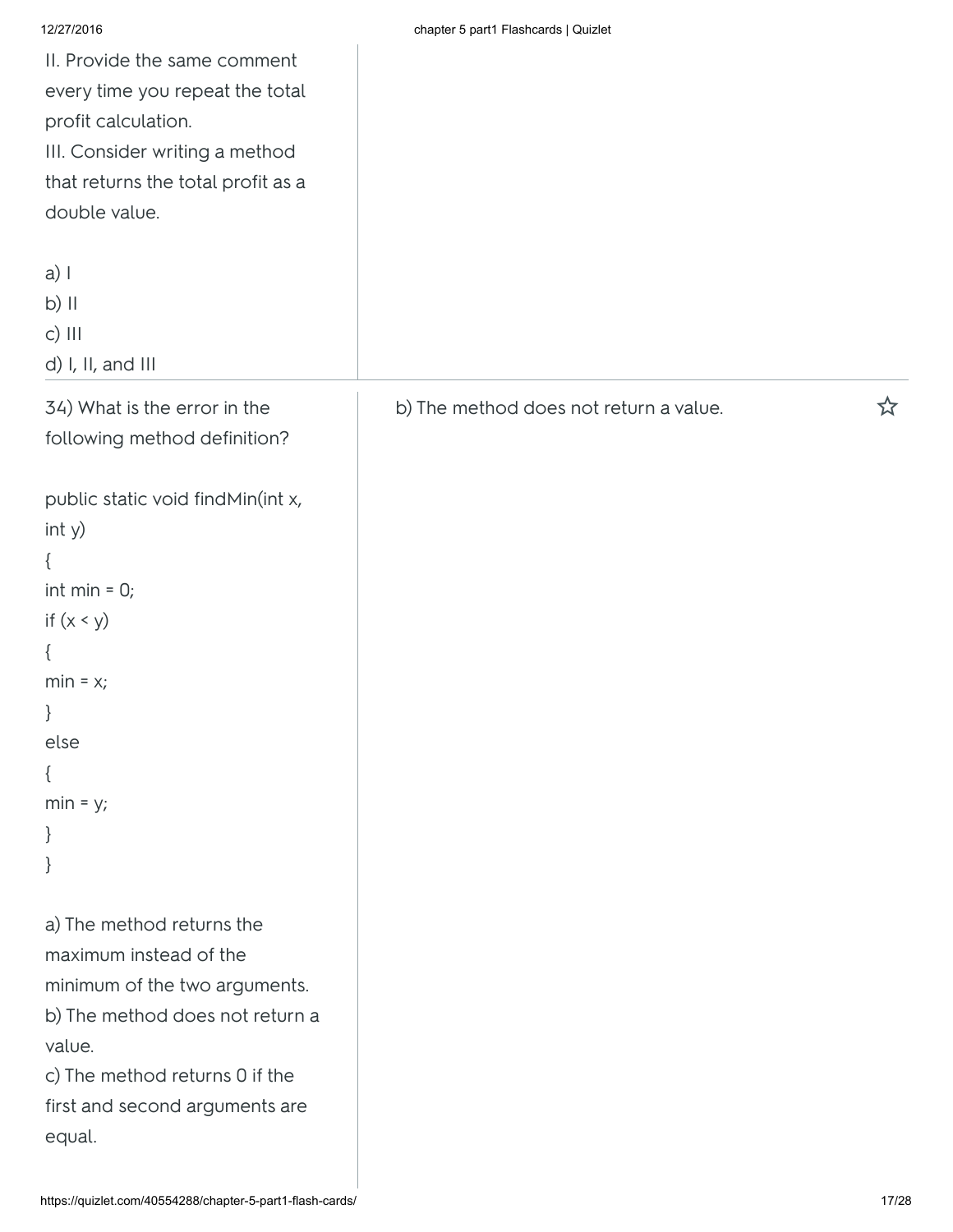| 12/27/2016<br>d) The method does not specify                                                                                                                                                                                                         | chapter 5 part1 Flashcards   Quizlet                                      |   |
|------------------------------------------------------------------------------------------------------------------------------------------------------------------------------------------------------------------------------------------------------|---------------------------------------------------------------------------|---|
| a type for the second argument.                                                                                                                                                                                                                      |                                                                           |   |
| 35) What is the syntax error in<br>the following method<br>definition?                                                                                                                                                                               | d) The value that is returned does not match the<br>specified return type | ☆ |
| public static String<br>parameter(double r)<br>double result;<br>result = $2$ 3.14 r;<br>return result;<br>$\}$                                                                                                                                      |                                                                           |   |
| a) The method does not return<br>the value result.<br>b) The method does not specify<br>the result return type.<br>c) The variable result is set but<br>never used.<br>d) The value that is returned<br>does not match the specified<br>return type. |                                                                           |   |
| 36) Consider this method<br>comment. Which of the<br>following options is<br>recommended in your<br>textbook?                                                                                                                                        | c) All of the parameters should be described.                             | ☆ |
| $/$ **<br>Computes the area of a cuboid.<br><b>@param width the width of the</b><br>cuboid<br>@return the area of the cuboid<br>$^*/$<br>public static double                                                                                        |                                                                           |   |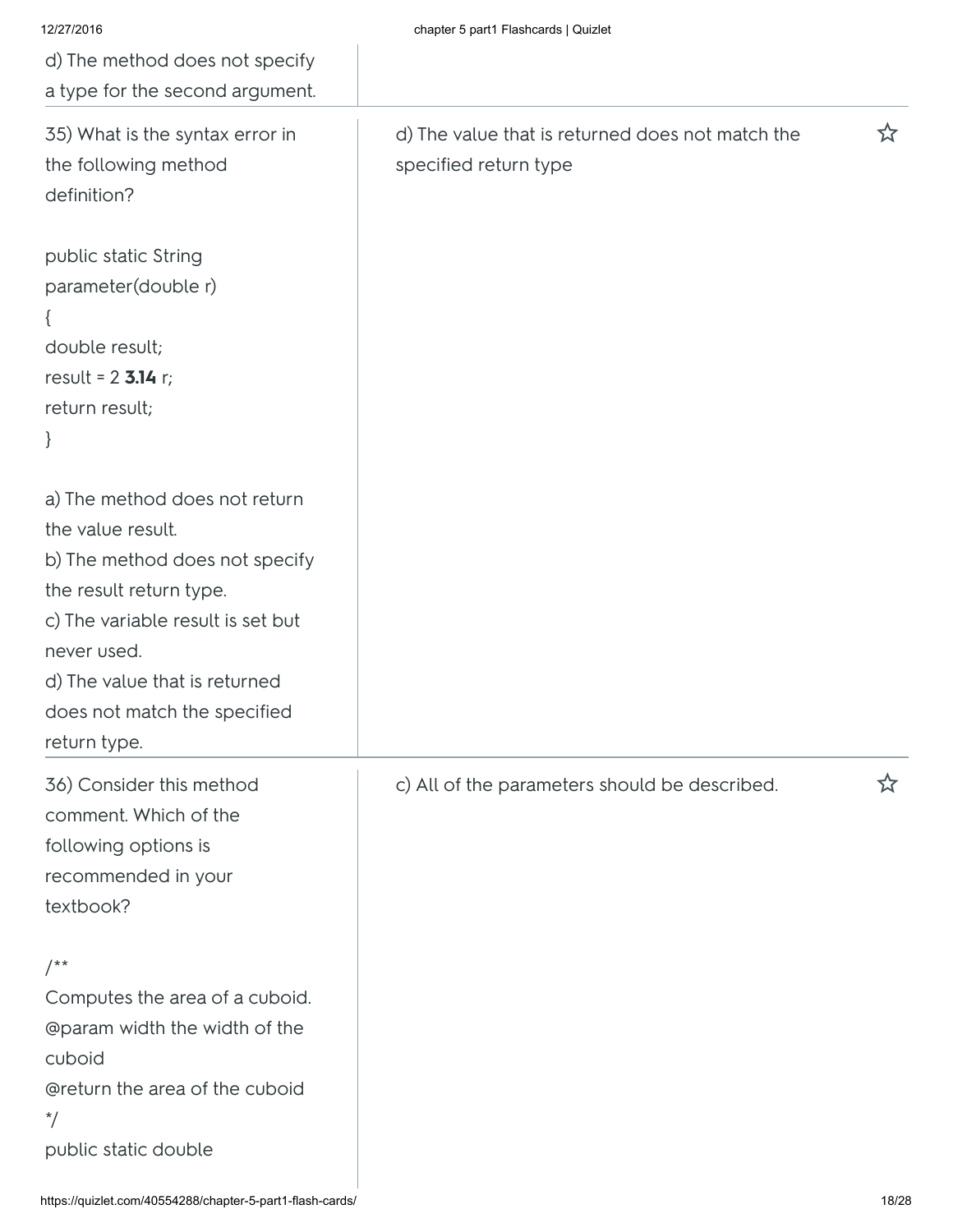```
https://quizlet.com/40554288/chapter-5-part1-flash-cards/ 19/28
area(double width, double
height,
double length)
{
double result = width height
length;
return result;
}
a) The parameter "width" need
not be described.
b) The first line of the comment
should be omitted because it is
obvious.
c) All of the parameters should
be described.
d) The @return clause of the
comment should be omitted
because it is obvious
37) What is the output of the
following code snippet?
public static void
doubleAmount(int intvalue)
{
intvalue = 2 * intvalue;}
public static void main(String[]
args)
{
int principalAmt = 2000;
System.out.println(doubleAmou
nt(principalAmt));
}
a) 2000
b) 4000
                                      d) Compilation error
```
12/27/2016 chapter 5 part1 Flashcards | Quizlet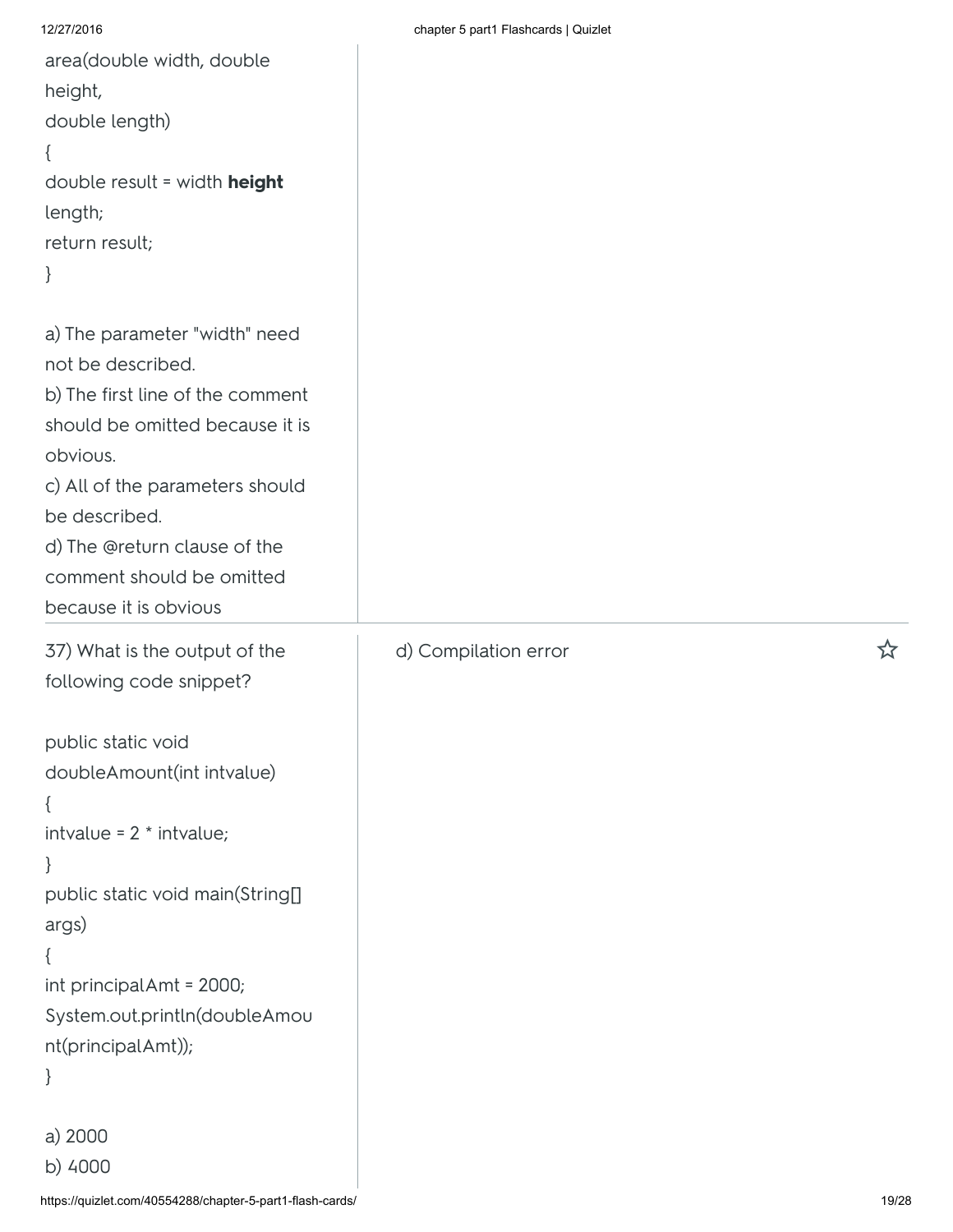| 12/27/2016                                                                                                                                                                                                                                                                                                                                                                                                                                                                      | chapter 5 part1 Flashcards   Quizlet                            |    |
|---------------------------------------------------------------------------------------------------------------------------------------------------------------------------------------------------------------------------------------------------------------------------------------------------------------------------------------------------------------------------------------------------------------------------------------------------------------------------------|-----------------------------------------------------------------|----|
| c) $0$                                                                                                                                                                                                                                                                                                                                                                                                                                                                          |                                                                 |    |
| d) Compilation error                                                                                                                                                                                                                                                                                                                                                                                                                                                            |                                                                 |    |
| 38) Which of the following is the<br>correct header for a<br>greaterThan method definition<br>that takes two arguments of<br>type double and returns true if<br>the first value is greater than the<br>second value?<br>a) public static int<br>greaterThan(double a, double<br>b)<br>b) public static boolean<br>greaterThan(double a, double<br>b)<br>c) public static double<br>greaterThan(boolean a,<br>boolean b)<br>d) public static boolean<br>greaterThan(double a, b) | b) public static boolean greaterThan(double a,<br>double b)     | ኢ7 |
| 39) Suppose you need to write<br>a method that calculates the<br>volume of a 3D rectangular<br>solid. Which of the following is<br>the best choice for the<br>declaration of this method?<br>a) public static void volume(int<br>a)<br>b) public static double<br>volume (double w, double h,<br>double l)<br>c) public static void<br>volume (double w, double h,<br>double l)                                                                                                 | b) public static double volume(double w, double h,<br>double l) | ☆  |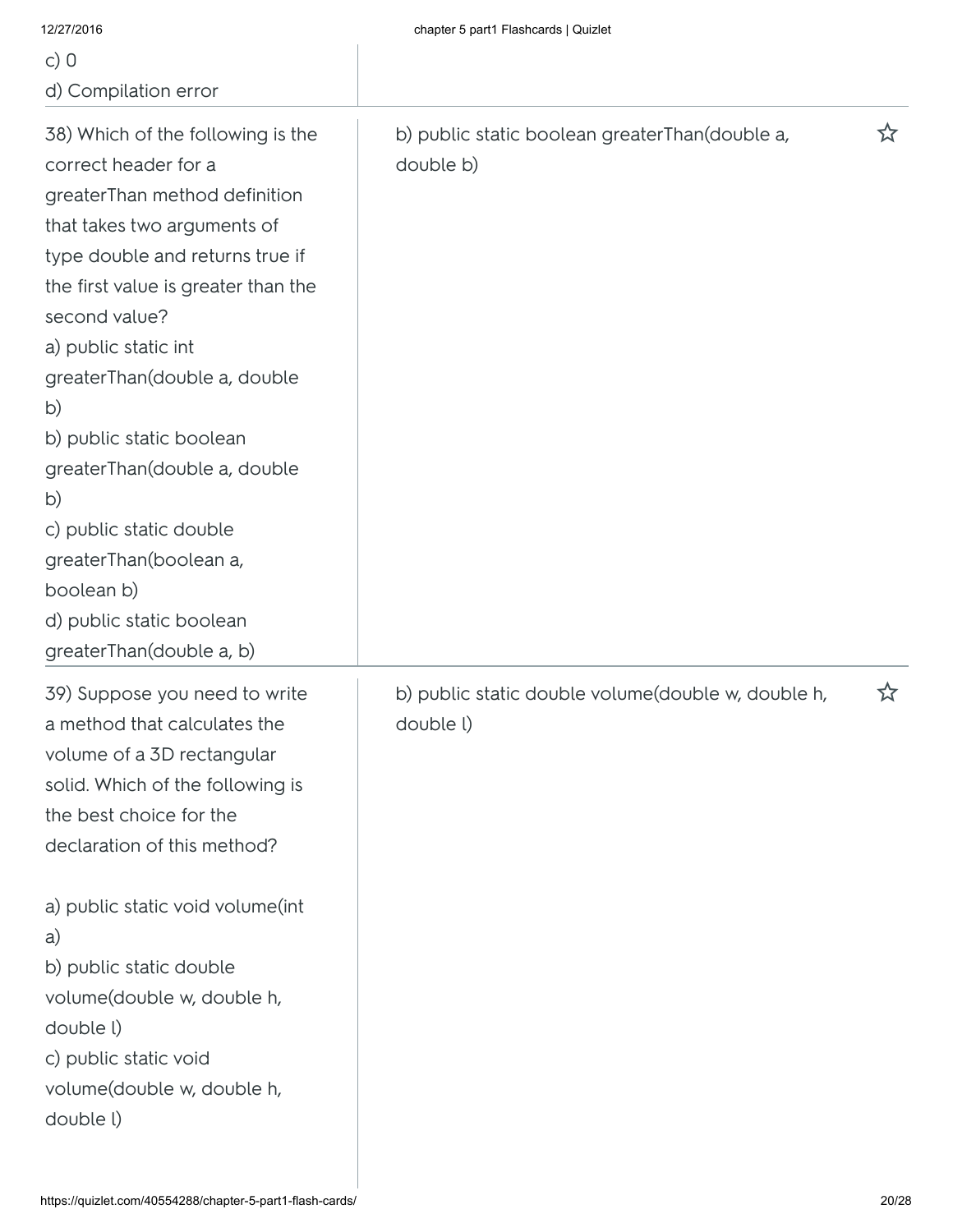| 12/27/2016                                                                                                                                                                                                      | chapter 5 part1 Flashcards   Quizlet |   |
|-----------------------------------------------------------------------------------------------------------------------------------------------------------------------------------------------------------------|--------------------------------------|---|
| d) public static double                                                                                                                                                                                         |                                      |   |
| volume(double w)                                                                                                                                                                                                |                                      |   |
| 40) What can be used as an<br>argument in a method call?                                                                                                                                                        | c) I, II and III                     | ☆ |
| I. A variable<br>II. An expression<br>III. Another method call that<br>returns a value<br>IV. Another method call that has<br>no return value                                                                   |                                      |   |
| a) I only<br>b) I and II<br>c) I, II and III<br>d) III and IV                                                                                                                                                   |                                      |   |
| 41) What are the values of x and<br>y after executing the code<br>snippet below?                                                                                                                                | a) $x = 10$ and $y = 11$             | ☆ |
| public static void swap(int a, int<br>b)<br>$\{$<br>$int t = a;$<br>$a = b;$<br>$b = t;$<br>}<br>public static void main(String[]<br>args)<br>$\{$<br>$int x = 10;$<br>$int y = 11;$<br>swap $(x, y)$ ;<br>$\}$ |                                      |   |
| a) $x = 10$ and $y = 11$                                                                                                                                                                                        |                                      |   |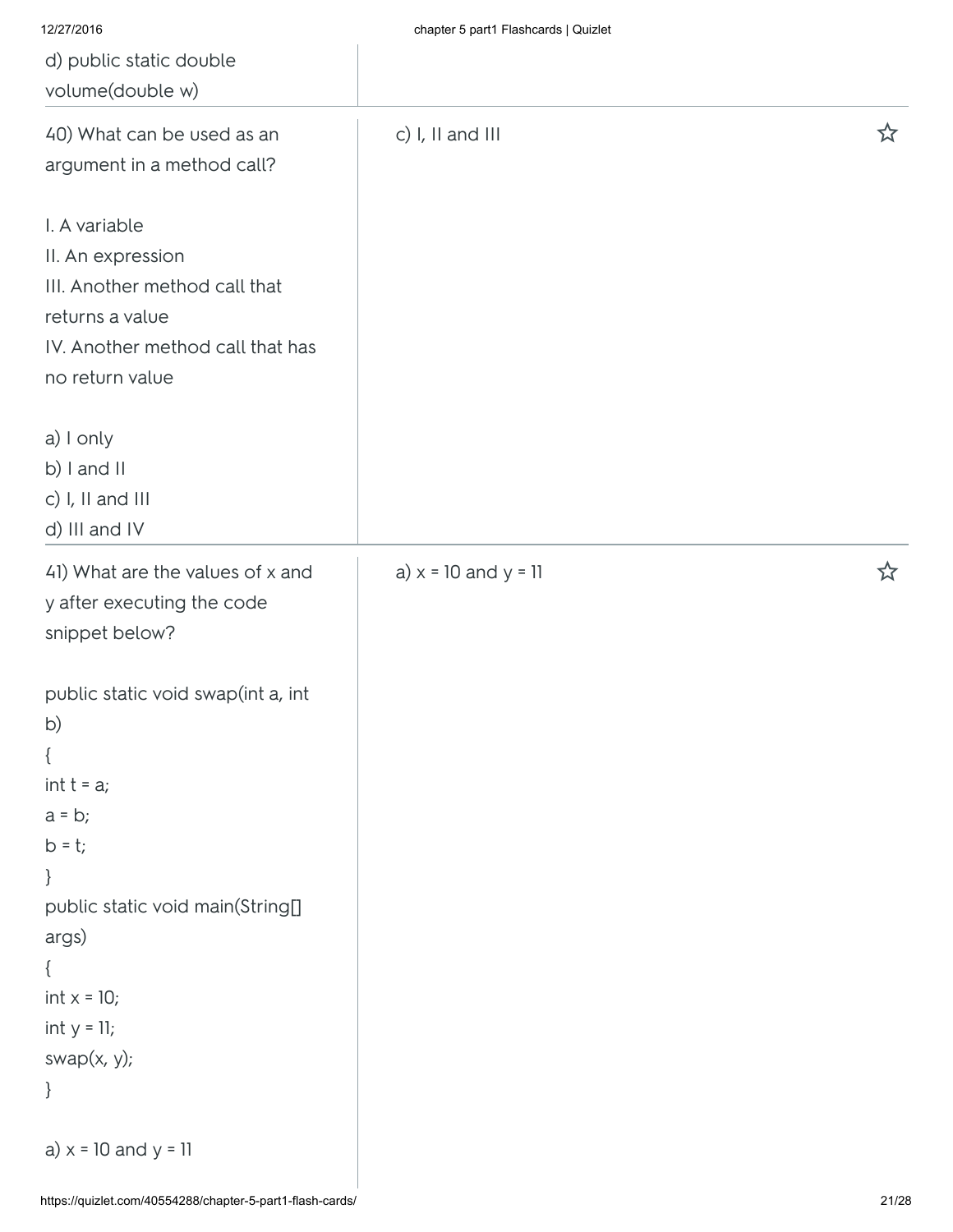| 12/27/2016                                | chapter 5 part1 Flashcards   Quizlet            |    |
|-------------------------------------------|-------------------------------------------------|----|
| b) $x = 11$ and $y = 10$                  |                                                 |    |
| c) $x = 0$ and $y = 0$                    |                                                 |    |
| d) $x = 11$ and $y = 11$                  |                                                 |    |
| 42) Which of the following                | d) $b = 100$ , $c = 100$                        | ☆  |
| options represents the output of          |                                                 |    |
| the code snippet below?                   |                                                 |    |
| public static void dolt(int a, int        |                                                 |    |
| prv, int nxt)                             |                                                 |    |
|                                           |                                                 |    |
| $prv = a - 1;$                            |                                                 |    |
| $nxt = a + 1;$                            |                                                 |    |
| $\}$                                      |                                                 |    |
| public static void main(String[]<br>args) |                                                 |    |
| $\{$                                      |                                                 |    |
| int $a = 100$ ;                           |                                                 |    |
| int $b = 100$ ;                           |                                                 |    |
| int $c = 100$ ;                           |                                                 |    |
| dot(a, b, c);                             |                                                 |    |
| System.out.println("b = $" + b +$ ", c    |                                                 |    |
| $=$ " + c);                               |                                                 |    |
| $\}$                                      |                                                 |    |
| a) $b = 100$ , $c = 101$                  |                                                 |    |
| b) $b = 99$ , $c = 100$                   |                                                 |    |
| c) $b = 99$ , $c = 101$                   |                                                 |    |
| d) $b = 100$ , $c = 100$                  |                                                 |    |
| 43) What are the values of numl           | b) numl = $10$ , num2 = $11$ and result is $53$ | ኢን |
| and num2 and result after                 |                                                 |    |
| executing the code snippet                |                                                 |    |
| below?                                    |                                                 |    |
| public static int mystery (int            |                                                 |    |
| firstNum, int secondNum)                  |                                                 |    |
| $\{$                                      |                                                 |    |
|                                           |                                                 |    |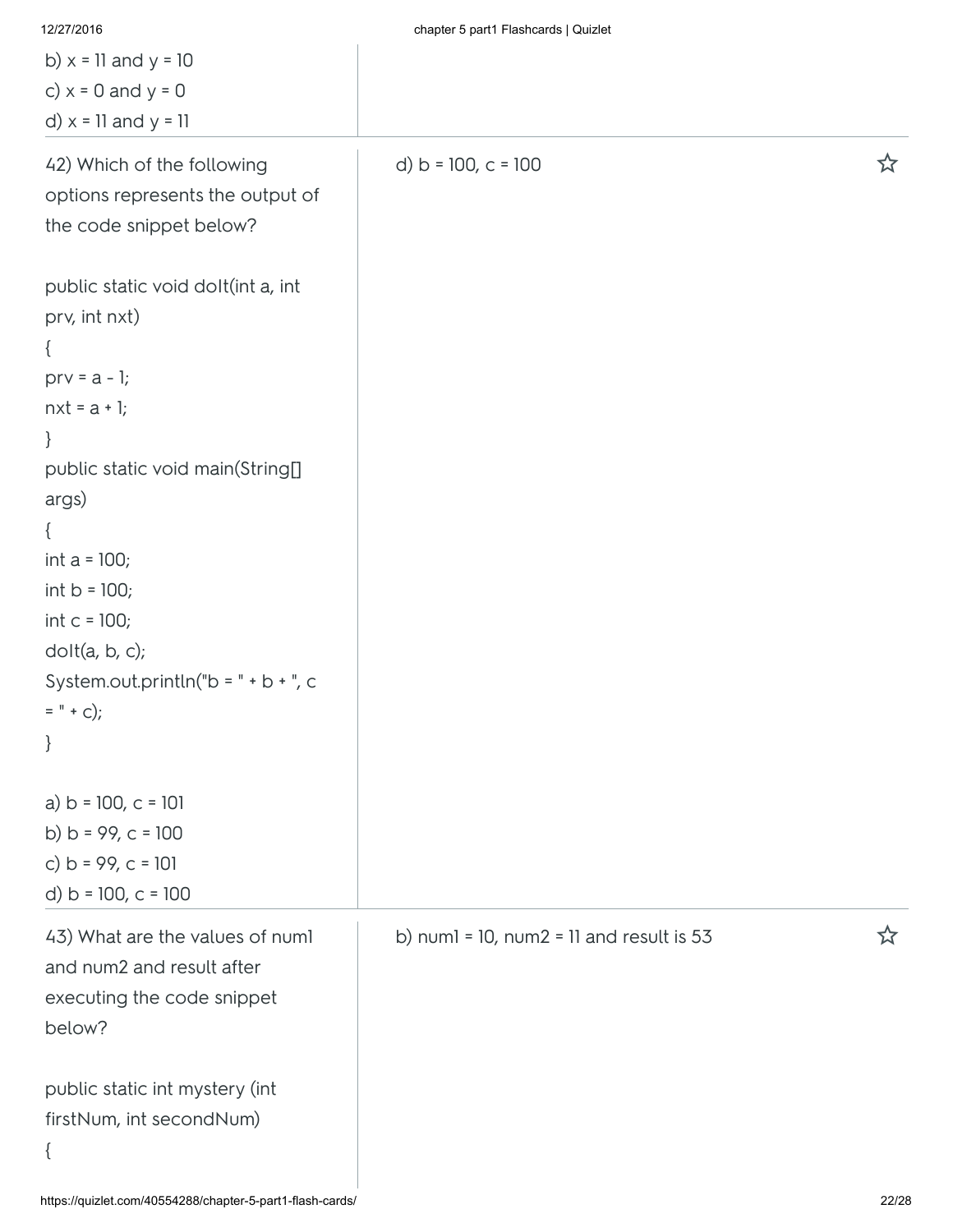| firstNum = firstNum * 2;                                  |                              |       |
|-----------------------------------------------------------|------------------------------|-------|
| secondNum = secondNum * 3;                                |                              |       |
| return firstNum + secondNum;                              |                              |       |
| $\}$                                                      |                              |       |
| public static void main(String[]                          |                              |       |
| args)                                                     |                              |       |
| $\{$                                                      |                              |       |
| int num $l = 10$ ;                                        |                              |       |
| $int num2 = 11;$                                          |                              |       |
| int result = mystery(numl, num2);                         |                              |       |
| $\}$                                                      |                              |       |
| a) numl = $20$ , num $2 = 33$ and                         |                              |       |
| result is 53                                              |                              |       |
| b) $num1 = 10$ , $num2 = 11$ and $result$                 |                              |       |
| is 53                                                     |                              |       |
| c) numl = $0$ , num2 = $0$ and result                     |                              |       |
| is 0                                                      |                              |       |
| d) $num1 = 20$ , $num2 = 33$ and                          |                              |       |
| result is 0                                               |                              |       |
| 44) Which of the following                                | b) Sub $5 = 4$ , Add $6 = 7$ | ☆     |
| options represents the output of                          |                              |       |
| the given code snippet?                                   |                              |       |
|                                                           |                              |       |
| public static int addsub(int a,                           |                              |       |
| boolean isSub)                                            |                              |       |
| ί                                                         |                              |       |
| return (isSub ? sub(a) : $a + 1$ );                       |                              |       |
| $\}$                                                      |                              |       |
| public static int sub(int a)                              |                              |       |
| ₹                                                         |                              |       |
| return a - 1;                                             |                              |       |
| ł                                                         |                              |       |
| public static void main(String[]                          |                              |       |
| args)                                                     |                              |       |
|                                                           |                              |       |
| System.out.println("Sub 5 = " +                           |                              |       |
| https://quizlet.com/40554288/chapter-5-part1-flash-cards/ |                              | 23/28 |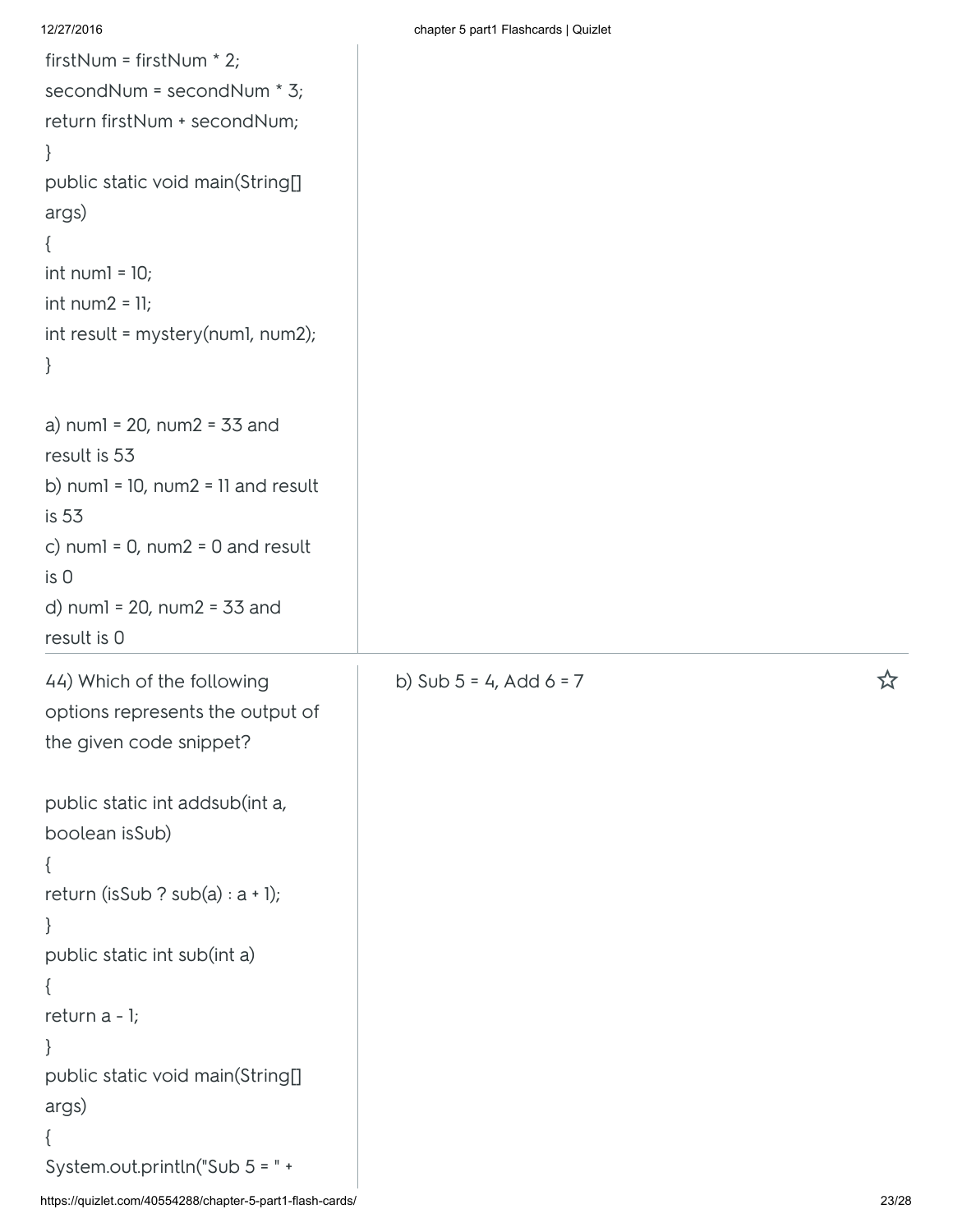| 12/27/2016                          | chapter 5 part1 Flashcards   Quizlet          |   |
|-------------------------------------|-----------------------------------------------|---|
| addsub(5, true) +                   |                                               |   |
| ", Add $6 =$ " + addsub(6, false)); |                                               |   |
| $\}$                                |                                               |   |
|                                     |                                               |   |
| a) Sub $5 = 6$ , Add $6 = 6$        |                                               |   |
| b) Sub $5 = 4$ , Add $6 = 7$        |                                               |   |
| c) Sub $5 = 6$ , Add $6 = 6$        |                                               |   |
| d) Sub $5 = 4$ , Add $6 = 6$        |                                               |   |
| 45) What is the output of the       | d) No output, compilation error               | ☆ |
| given code snippet?                 |                                               |   |
|                                     |                                               |   |
| public static int addsub(int a, int |                                               |   |
| sub, int add)                       |                                               |   |
| $\{$                                |                                               |   |
| $sub = a - 1;$                      |                                               |   |
| return sub;                         |                                               |   |
| $add = a + 1;$                      |                                               |   |
| return add;                         |                                               |   |
| $\}$                                |                                               |   |
| public static void main(String[]    |                                               |   |
| args)                               |                                               |   |
| $\{$                                |                                               |   |
| int $a = 5$ ;                       |                                               |   |
| int $b = 0$ ;                       |                                               |   |
| int $c = 0$ ;                       |                                               |   |
| addsub(a, b, c);                    |                                               |   |
| System.out.println("Subtract = " +  |                                               |   |
| $b + "$ , Add = " + c);             |                                               |   |
| $\}$                                |                                               |   |
| a) Subtract = $6$ , Add = $6$       |                                               |   |
| b) Subtract = $4$ , Add = $5$       |                                               |   |
| c) Subtract = $4$ , Add = 0         |                                               |   |
| d) No output, compilation error     |                                               |   |
|                                     |                                               |   |
| 46) A programmer notices that       | d) Define a method that computes the interest | ☆ |
| the following code snippet uses     | earned from an amount and a rate of interest. |   |
|                                     |                                               |   |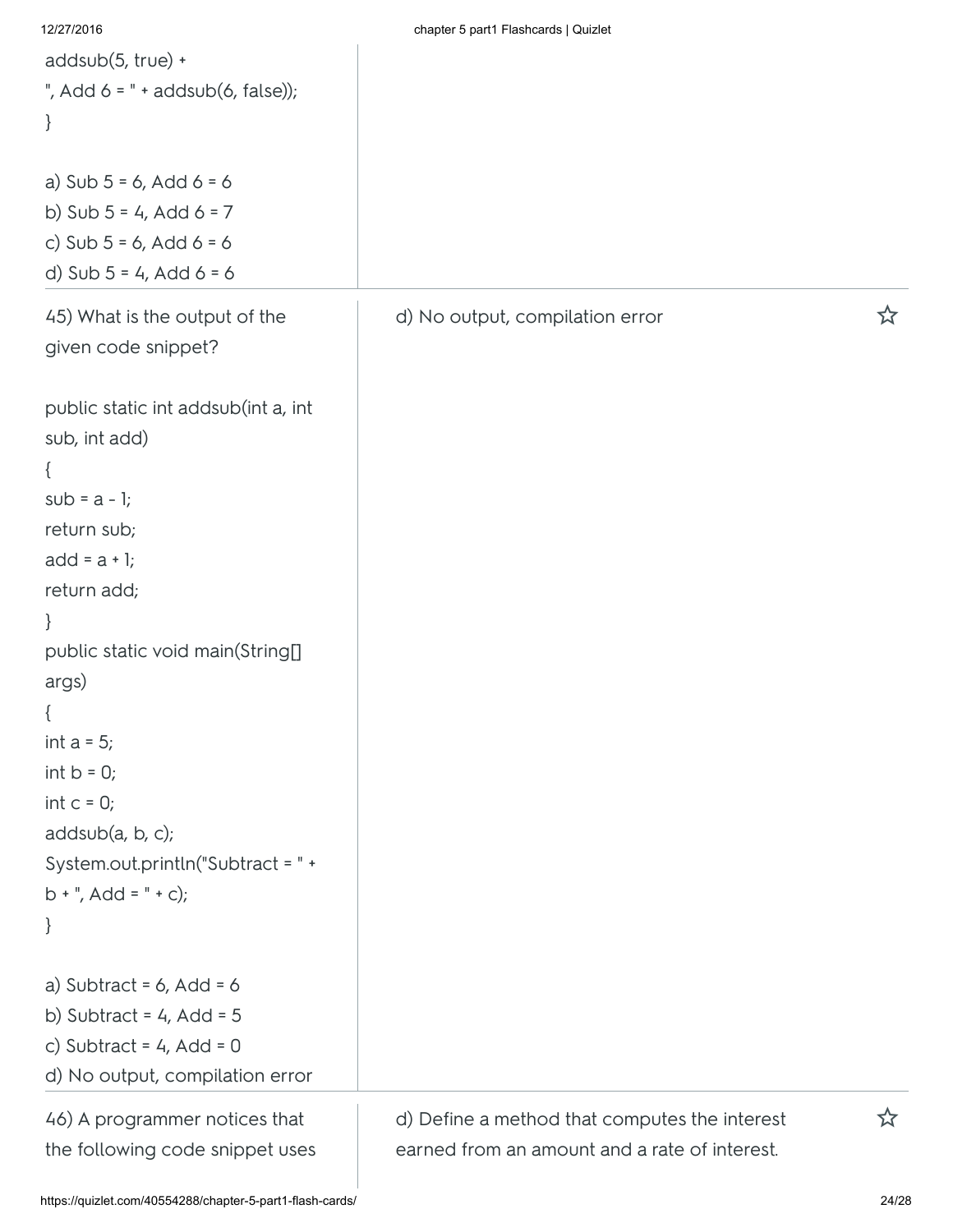. . .

the same algorithm for computing interest earned, but with different variables, in the two places shown below and in several other places in the program. What could be done to improve the program?

final double RATE1 = 10; final double RATE2 = 5.5; double interest = investment \* RATE1 / 100;

balance = balance + balance \* RATE2 / 100;

a) Declare the rates as variables, not constants. b) Define a method that looks up interest rates. c) Define a method that prompts the user for an amount and a rate of interest, then returns the interest earned. d) Define a method that computes the interest earned from an amount and a rate of interest. 47) You need to write a method

that calculates the volume for a shape, which depends on the shape's length, width, and height. What should be the parameter variables and their data types for this method?

https://quizlet.com/40554288/chapter-5-part1-flash-cards/ 25/28 a) double length, double height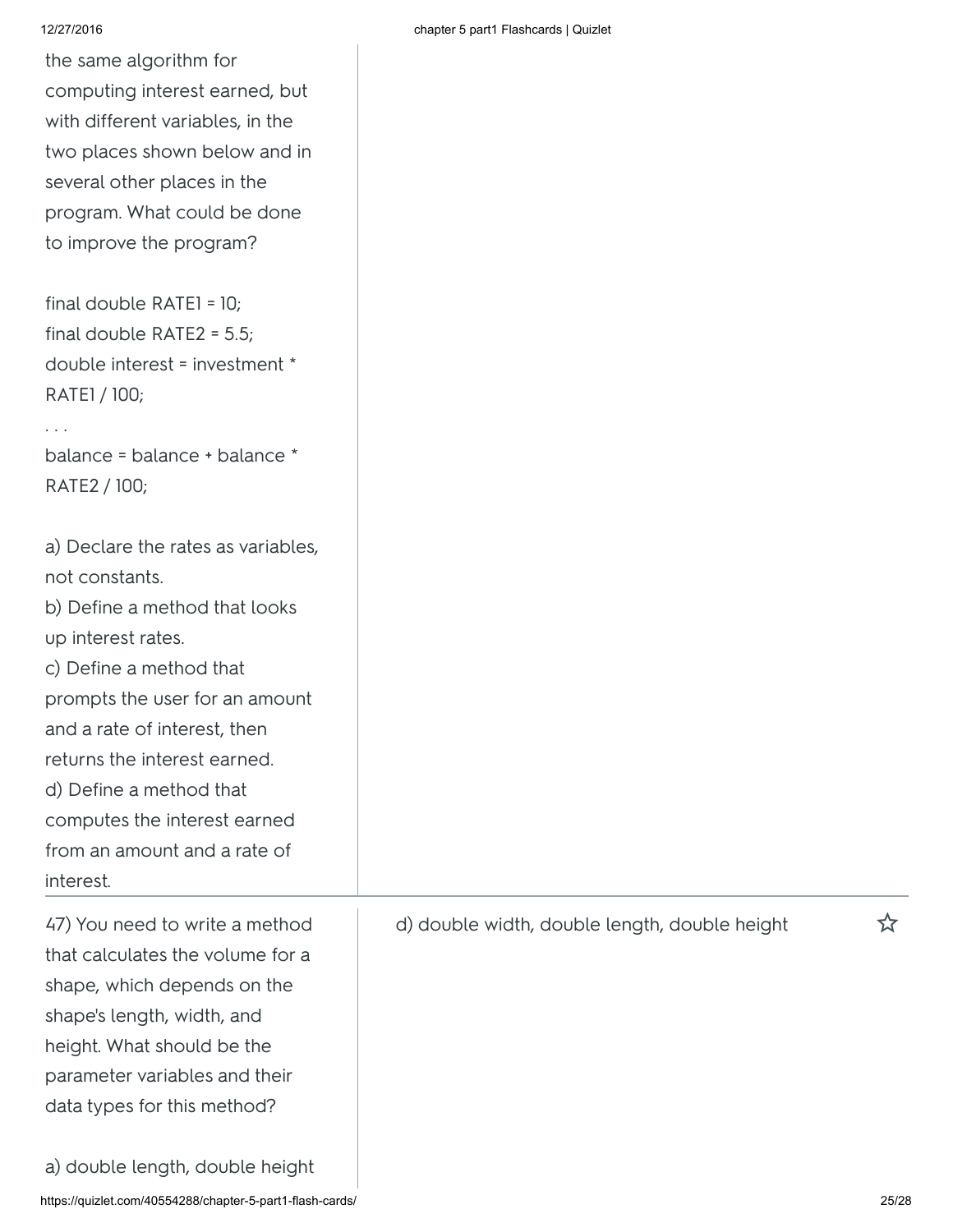| 12/27/2016<br>b) double length<br>c) double length, double height,<br>String depth<br>d) double width, double length,<br>double height<br>48) Which of the following is<br>true about method return                                                                                                                                                                                                                                                   | chapter 5 part1 Flashcards   Quizlet<br>a) A method can hold multiple return statements,<br>but only one return statement executes in one | ☆ |
|-------------------------------------------------------------------------------------------------------------------------------------------------------------------------------------------------------------------------------------------------------------------------------------------------------------------------------------------------------------------------------------------------------------------------------------------------------|-------------------------------------------------------------------------------------------------------------------------------------------|---|
| statements?<br>a) A method can hold multiple<br>return statements, but only one<br>return statement executes in<br>one method call.<br>b) A method can hold only one<br>return statement.<br>c) A method can hold multiple<br>return statements, and multiple<br>return statements can execute<br>in one method call.<br>d) A method can have maximum<br>of two return statements                                                                     | method call.                                                                                                                              |   |
| 49) A programmer notices that<br>the following code snippet uses<br>the same algorithm for<br>computing cost after taxes, but<br>with different variables, in the<br>two places as shown below, and<br>in several other places in the<br>program. What could be done<br>to improve the program?<br>final double TAXRATE1 = 10;<br>final double $TAXRATE2 = 5.5$ ;<br>double subtotal = price $*(1 +$<br>TAXRATEI) / 100;<br>double total = subtotal + | d) Define a method that computes the cost after<br>taxes from arguments for the cost before taxes and<br>the tax rate                     | 环 |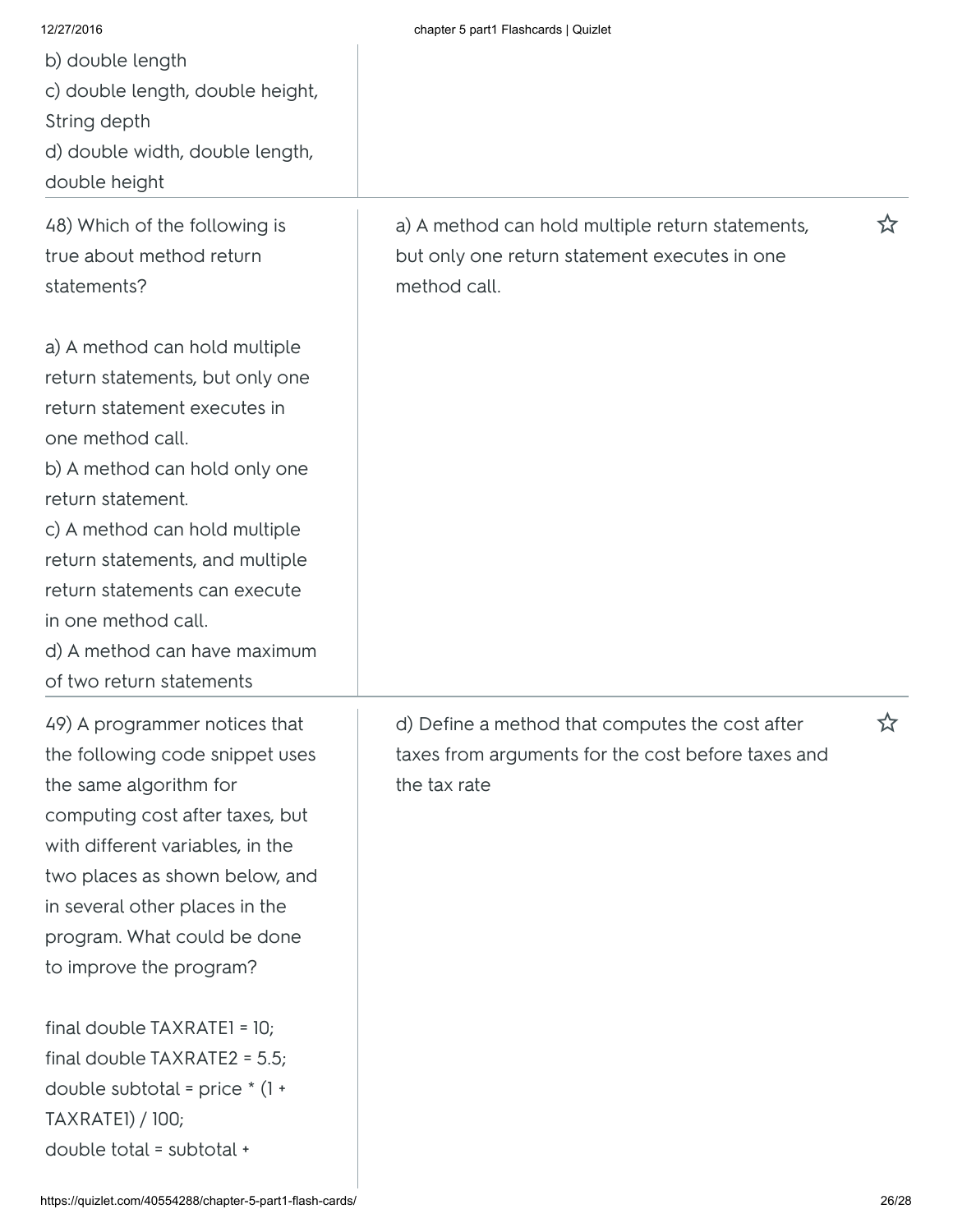| shipping * (1 + TAXRATE2) / 100;                                                                                                                                                                                                                                                                                                                                                                             |                                            |       |
|--------------------------------------------------------------------------------------------------------------------------------------------------------------------------------------------------------------------------------------------------------------------------------------------------------------------------------------------------------------------------------------------------------------|--------------------------------------------|-------|
| a) Declare the tax rates as<br>variables, not constants.<br>b) Define a method that looks<br>up tax rates for goods and<br>shipping charges.<br>c) Define a method that<br>prompts the user for an amount<br>and a tax rate, then returns the<br>total amount including the tax.<br>d) Define a method that<br>computes the cost after taxes<br>from arguments for the cost<br>before taxes and the tax rate |                                            |       |
| 50) What is wrong with the<br>following code?                                                                                                                                                                                                                                                                                                                                                                | c) No return statement for all logic paths | ☆     |
| public static char grade(int<br>score)<br>if (score $>= 9$ )<br>return 'A';<br>else if $(score \ge 8)$<br>return 'B';<br>else if $(score \ge 6)$<br>return 'C';<br>else if $(score > 4)$<br>return 'D';                                                                                                                                                                                                      |                                            |       |
| https://quizlet.com/40554288/chapter-5-part1-flash-cards/                                                                                                                                                                                                                                                                                                                                                    |                                            | 27/28 |